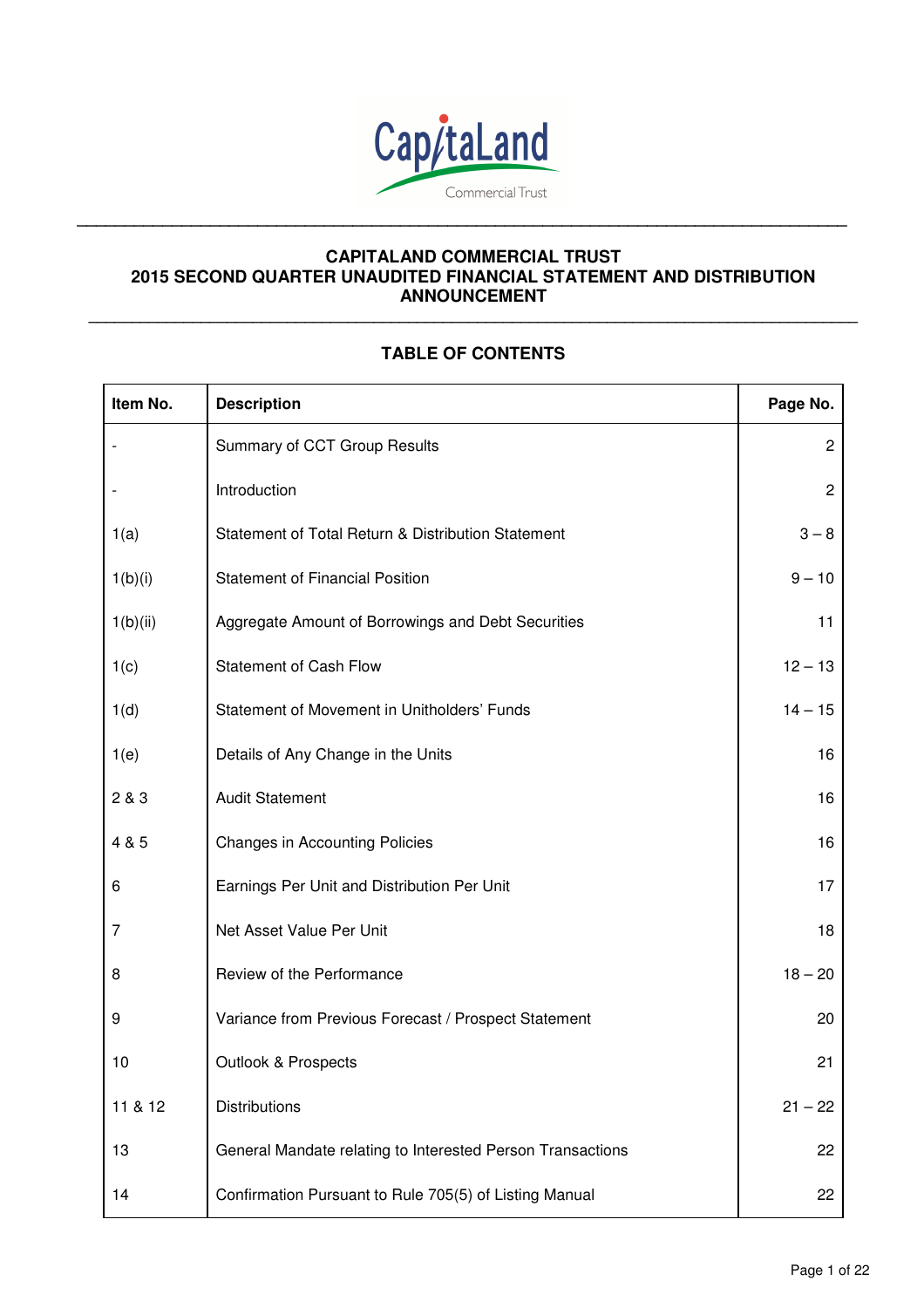### **SUMMARY OF CCT GROUP RESULTS**

|                                       | 2Q 2015        | 2Q 2014 | Change<br>% | 1H 2015    | 1H 2014    | Change<br>$\%$ |
|---------------------------------------|----------------|---------|-------------|------------|------------|----------------|
| Gross Revenue (S\$'000)               | 69,113         | 65,826  | 5.0         | 137,275    | 129,827    | 5.7            |
| Net Property Income (S\$'000)         | 53,859         | 51,997  | 3.6         | 107,827    | 102,700    | 5.0            |
| Distributable Income (S\$'000)        | 64,425         | 64,100  | 0.5         | 127,178    | 124,029    | 2.5            |
| - Taxable $(S$'000)$                  | 64,425         | 61,750  | 4.3         | 127,178    | 121,679    | 4.5            |
| - Tax-exempt (S\$'000)                |                | 2,350   | <b>NM</b>   |            | 2,350      | <b>NM</b>      |
| Distribution Per Unit ("DPU") (cents) | $2.19^{(1)}$   | 2.18    | 0.5         | 4.31 $(1)$ | 4.22 $(2)$ | 2.1            |
| - Taxable (cents)                     | 2.19           | 2.10    | 4.3         | 4.31       | 4.14       | 4.1            |
| - Tax-exempt (cents)                  | $\blacksquare$ | 0.08    | <b>NM</b>   |            | 0.08       | <b>NM</b>      |

Notes:

(1) The estimated DPU for 2Q 2015 and 1H 2015 were computed on the basis that none of the convertible bonds due 2017 ("CB 2017") is converted into CCT units ("Units"). Accordingly, the actual quantum of DPU may differ if any of the CB 2017 is converted into Units on or before books closure date.

(2) DPU for 1H 2014 of 4.22 cents consisted of the adjusted DPU of 2.04 cents from 2.08 cents for 1Q 2014 and DPU of 2.18 cents for 2Q 2014. The adjustment took into account the conversion of S\$61.5 million of convertible bonds due 2015 ("CB 2015") into 51.6 million Units in 1H 2014.

#### **INTRODUCTION**

CapitaLand Commercial Trust ("CCT") (previously known as CapitaCommercial Trust) was established pursuant to a trust deed dated 6 February 2004 (as amended) executed between CapitaLand Commercial Trust Management Limited (previously known as CapitaCommercial Trust Management Limited) as manager of CCT (the "Manager") and HSBC Institutional Trust Services (Singapore) Limited as trustee of CCT (the "CCT Trustee").

As of 30 June 2015, CCT Group's portfolio consists of Capital Tower, Six Battery Road, One George Street, Raffles City Singapore (through CCT's 60% interest in RCS Trust), HSBC Building, Bugis Village, Golden Shoe Car Park, Wilkie Edge, Twenty Anson (through CCT's 100% equity interest in FirstOffice Pte. Ltd. ("FOPL")) and CapitaGreen (through CCT's 40% interest in MSO Trust). CCT owns a 17.7% stake in MRCB-Quill REIT ("MQREIT") (previously Quill Capita Trust ("QCT"), a commercial REIT listed in Malaysia.

With effect from 1 July 2015, Twenty Anson is owned directly by CCT, following the transfer of Twenty Anson from FOPL to CCT.

#### **DISTRIBUTION & BOOKS CLOSURE DATE**

| <b>Distribution</b>                    | From 1 January 2015 to 30 June 2015             |
|----------------------------------------|-------------------------------------------------|
| <b>Distribution Type</b>               | Taxable income                                  |
| <b>Estimated Distribution Rate (1)</b> | Taxable income distribution 4.31 cents per Unit |
| <b>Books Closure Date</b>              | Monday, 3 August 2015                           |
| <b>Payment Date</b>                    | Thursday, 27 August 2015                        |

Note:

(1) The above estimated DPU is computed on the basis that none of the CB 2017 is converted into Units on or before books closure date. Accordingly, the actual quantum of DPU may differ if any of the CB 2017 is converted into Units on or before books closure date.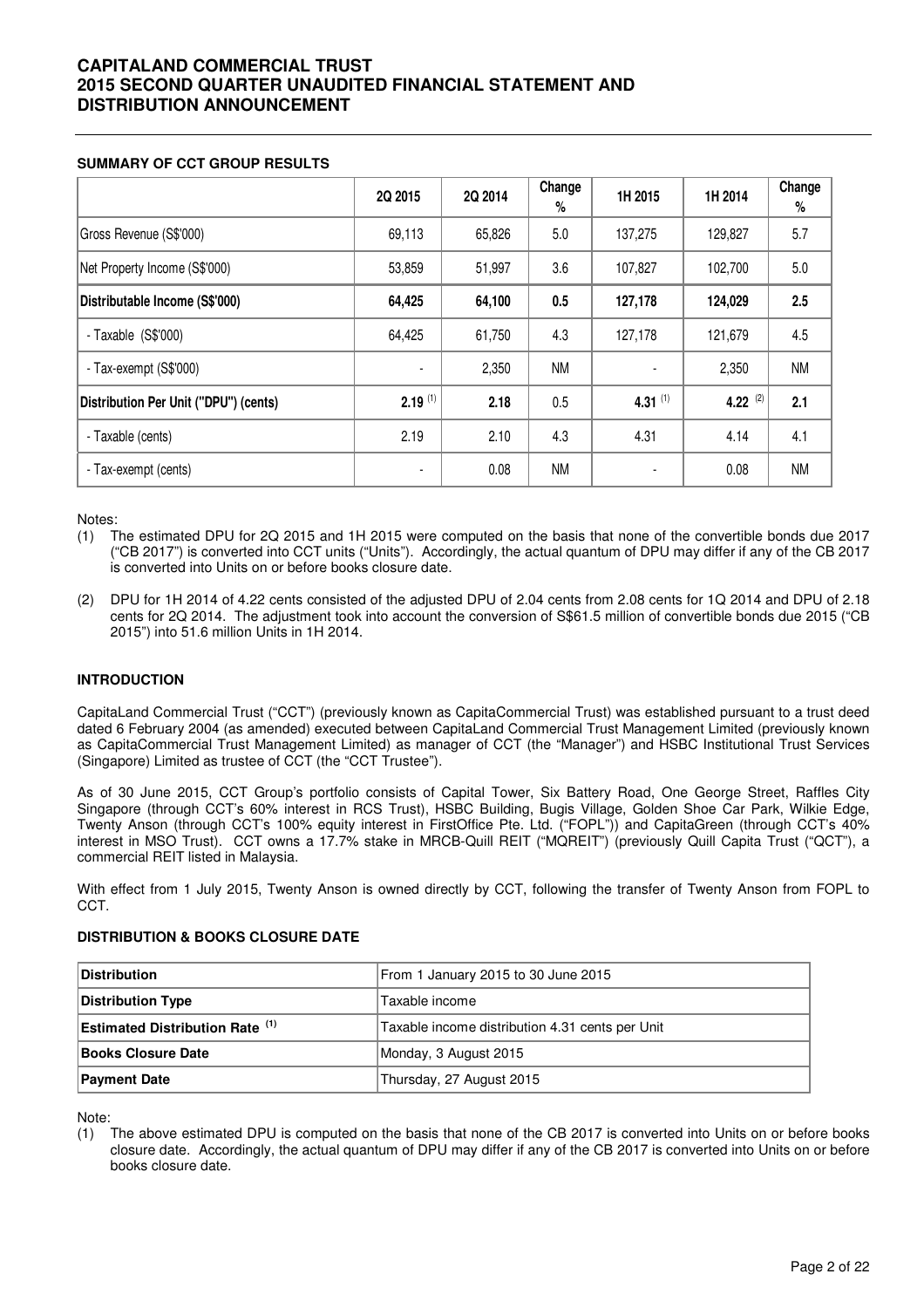### **1(a)(i) Statement of Total Return & Distribution Statement (2Q 2015 vs 2Q 2014)**

|                                                                      |                | Group     |           |           |           | <b>Trust</b> |                |  |  |
|----------------------------------------------------------------------|----------------|-----------|-----------|-----------|-----------|--------------|----------------|--|--|
| <b>Statement of Total Return</b>                                     | <b>Note</b>    | 2Q 2015   | 2Q 2014   | Change    | 2Q 2015   | 2Q 2014      | Change         |  |  |
|                                                                      |                | S\$'000   | S\$'000   | $\%$      | S\$'000   | S\$'000      | $\%$           |  |  |
| Gross rental income                                                  |                | 62,919    | 58,192    | 8.1       | 57,977    | 53,989       | 7.4            |  |  |
| Car park income                                                      |                | 2,929     | 2,935     | (0.2)     | 2,877     | 2,884        | (0.2)          |  |  |
| Other income                                                         | 1              | 3,265     | 4,699     | (30.5)    | 2,818     | 3,298        | (14.6)         |  |  |
| <b>Gross revenue</b>                                                 |                | 69,113    | 65,826    | 5.0       | 63,672    | 60,171       | 5.8            |  |  |
| Property management fees                                             |                | (1,522)   | (1, 463)  | $4.0$     | (1,389)   | (1, 332)     | 4.3            |  |  |
| Property tax                                                         | $\overline{c}$ | (5,885)   | (4, 863)  | 21.0      | (5, 447)  | (4, 449)     | 22.4           |  |  |
| Other property operating expenses                                    |                | (7, 847)  | (7, 503)  | 4.6       | (7, 265)  | (6,681)      | 8.7            |  |  |
| Property operating expenses                                          |                | (15, 254) | (13, 829) | 10.3      | (14, 101) | (12, 462)    | 13.2           |  |  |
| Net property income                                                  | 3              | 53,859    | 51,997    | 3.6       | 49,571    | 47,709       | 3.9            |  |  |
| Interest income                                                      | 4              | 926       | 916       | 1.1       | 3,978     | 3,976        | 0.1            |  |  |
| Investment income                                                    | 5              |           |           |           | 21,315    | 20,745       | 2.7            |  |  |
| Amortisation of intangible asset                                     | 6              | (206)     | (1, 219)  | (83.1)    | (206)     | (1, 219)     | (83.1)         |  |  |
| Asset management fees:                                               |                |           |           |           |           |              |                |  |  |
| - Base fees                                                          |                | (1,262)   | (1,217)   | 3.7       | (1,262)   | (1, 217)     | 3.7            |  |  |
| - Performance fees                                                   |                | (2,315)   | (2, 127)  | 8.8       | (2,315)   | (2, 127)     | 8.8            |  |  |
| Trust expenses                                                       | 7              | (647)     | (508)     | 27.4      | (629)     | (491)        | 28.1           |  |  |
| Finance costs                                                        | 8              | (8,625)   | (9, 450)  | (8.7)     | (8,616)   | (9, 450)     | (8.8)          |  |  |
| Net income before share of profit of associate and<br>joint ventures |                | 41,730    | 38,392    | 8.7       | 61,836    | 57,926       | 6.7            |  |  |
| Share of profit (net of tax) of:                                     |                |           |           |           |           |              |                |  |  |
| - Associate                                                          | 9              |           | 953       | <b>NM</b> |           |              |                |  |  |
| - Joint ventures                                                     | 10             | 35,100    | 59,297    | (40.8)    |           |              |                |  |  |
| Net income                                                           |                | 76,830    | 98,642    | (22.1)    | 61,836    | 57,926       | 6.7            |  |  |
| Premium on repurchase of convertible bonds                           | 11             | ä,        | (1,933)   | <b>NM</b> |           | (1,933)      | <b>NM</b>      |  |  |
| Net gain in fair value of investment properties                      | 12             | 37,393    | 53,342    | (29.9)    | 37,890    | 53,780       | (29.5)         |  |  |
| Total return for the period before tax                               |                | 114,223   | 150,051   | (23.9)    | 99,726    | 109,773      | (9.2)          |  |  |
| Tax expense                                                          |                | (1)       | (1)       |           |           |              |                |  |  |
| Total return for the period after tax                                |                | 114,222   | 150,050   | (23.9)    | 99,726    | 109,773      | (9.2)          |  |  |
| <b>Distribution Statement</b>                                        |                |           |           |           |           |              |                |  |  |
| Net income before share of profit of associate and<br>joint ventures |                | 41,730    | 38,392    | 8.7       | 61,836    | 57,926       | 6.7            |  |  |
| Net tax and other adjustments                                        | 13             | 1,381     | 2,614     | (47.2)    | 2,589     | 3,824        | (32.3)         |  |  |
| Tax-exempt income distribution                                       | 14             |           | 2,350     | <b>NM</b> |           | 2,350        | <b>NM</b>      |  |  |
| Distribution from joint venture                                      | 15             | 21,314    | 20,744    | 2.7       |           |              | $\blacksquare$ |  |  |
| Distributable income to unitholders                                  |                | 64,425    | 64,100    | $0.5\,$   | 64,425    | 64,100       | $0.5\,$        |  |  |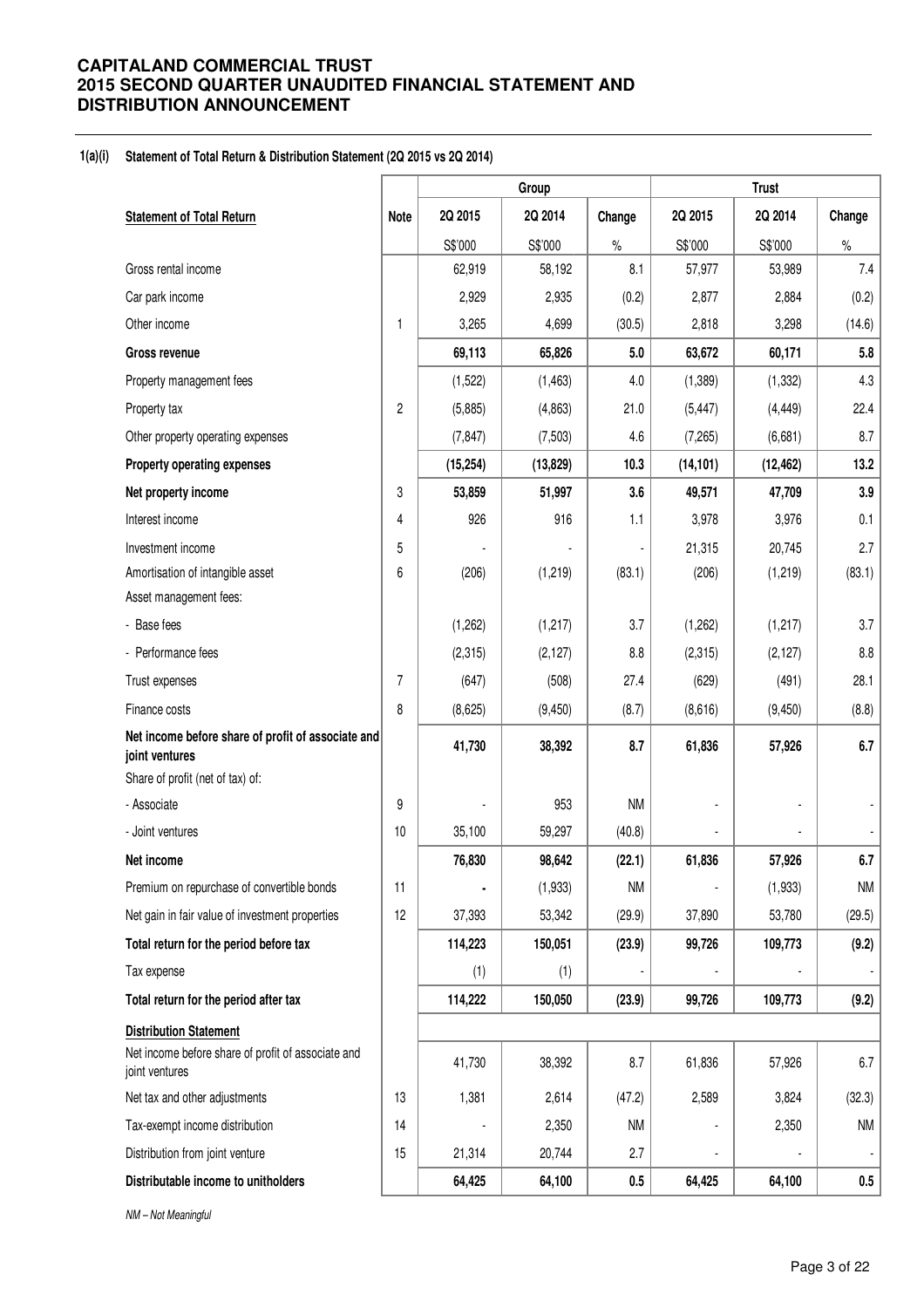### Notes:

- (1) Other income includes the following:
	- (a) Yield stabilization income of S\$0.2 million accrued in 2Q 2015 for Twenty Anson (2Q 2014: S\$1.2 million). Higher gross rental revenue achieved for Twenty Anson in 2Q 2015 resulted in lower yield stablization sum required compared with 2Q 2014. The amount was accrued pursuant to a Deed of Yield Stabilization dated 22 March 2012 in relation to the acquisition of 100% equity interest in FOPL, whereby a yield stabilization sum of S\$17.1 million was provided to achieve a stabilized yield of up to 5.5% per annum of the property purchase value of S\$430.0 million, for a period of 3.5 years from 22 March 2012 and will expire on 21 September 2015. To date, the yield stabilization sum was computed based on a net property yield of 4.0% per annum. As at 30 June 2015, the balance yield stabilization sum was S\$4.4 million. The Deed of Yield Stabilization is assigned to CCT upon the transfer of Twenty Anson to CCT on 1 July 2015; and
	- (b) Recovery from tenants and licence income. Recovery from tenants was lower in 2Q 2015 compared with 2Q 2014.
- (2) The increase in property tax in 2Q 2015 from 2Q 2014 was primarily due to higher annual values.
- (3) The following items have been included in arriving at net property income:

|         | Group   |        | Trust   |         |        |  |  |
|---------|---------|--------|---------|---------|--------|--|--|
| 2Q 2015 | 2Q 2014 | Change | 2Q 2015 | 2Q 2014 | Change |  |  |
| S\$'000 | S\$'000 | $\%$   | S\$'000 | S\$'000 | $\%$   |  |  |
| 382     | (411)   | NM     | 337     | (457)   | NM     |  |  |

Depreciation & amortisation of lease incentives

(4) Interest income includes the following:

|                                                      | Group   |         |        | <b>Trust</b> |         |        |  |
|------------------------------------------------------|---------|---------|--------|--------------|---------|--------|--|
|                                                      | 2Q 2015 | 2Q 2014 | Change | 2Q 2015      | 2Q 2014 | Change |  |
|                                                      | S\$'000 | S\$'000 | $\%$   | S\$'000      | S\$'000 | %      |  |
| Interest income from cash balance                    | 31      | 40      | (22.5) |              | 28      | (60.7) |  |
| Interest income from shareholder's loan to MSO Trust | 895     | 876     | 2.2    | 895          | 876     | 2.2    |  |
| Interest income from shareholder's loan to FOPL      |         |         |        | 3,072        | 3.072   |        |  |
| Total                                                | 926     | 916     | 1.1    | 3,978        | 3.976   | 0.1    |  |

- (5) Investment income for the Trust relates mainly to distributions from RCS Trust and MQREIT.
- (6) This relates to the amortisation of yield stabilization sum in relation to FOPL. The amount was computed based on net property yield of 4.0% per annum for Twenty Anson.
- (7) Trust expenses were higher in 2Q 2015 from 2Q 2014 due mainly to higher unitholders expenses and higher professional fees incurred.
- (8) Finance costs include the following:

|                                                    |         | Group   |        | <b>Trust</b> |         |        |  |
|----------------------------------------------------|---------|---------|--------|--------------|---------|--------|--|
|                                                    | 2Q 2015 | 2Q 2014 | Change | 2Q 2015      | 2Q 2014 | Change |  |
|                                                    | S\$'000 | S\$'000 | $\%$   | S\$'000      | S\$'000 | $\%$   |  |
| Interest cost <sup>(8a)</sup>                      | 7,784   | 7,271   |        | 7,784        | 7,271   | 7.1    |  |
| Amortisation and transaction costs <sup>(8b)</sup> | 841     | 2,179   | (61.4) | 832          | 2,179   | (61.8) |  |
| Total                                              | 8,625   | 9,450   | (8.7)  | 8,616        | 9,450   | (8.8)  |  |

- (8a) Increase in interest cost for 2Q 2015 from 2Q 2014 was due to higher borrowings.
- (8b) Cancellation in 4Q 2014 of CCT's convertible bonds due in 2015 (CB 2015) resulted in lower amortisation and transaction costs in 2Q 2015 versus 2Q 2014.
- (9) Share of profit of associate in 2Q 2014 relates to CCT's then 30% share of MQREIT's results. Investment by CCT in MQREIT was reclassified to an available-for-sale investment in 1Q 2015. Therefore, there is no share of results of associate in 2Q 2015.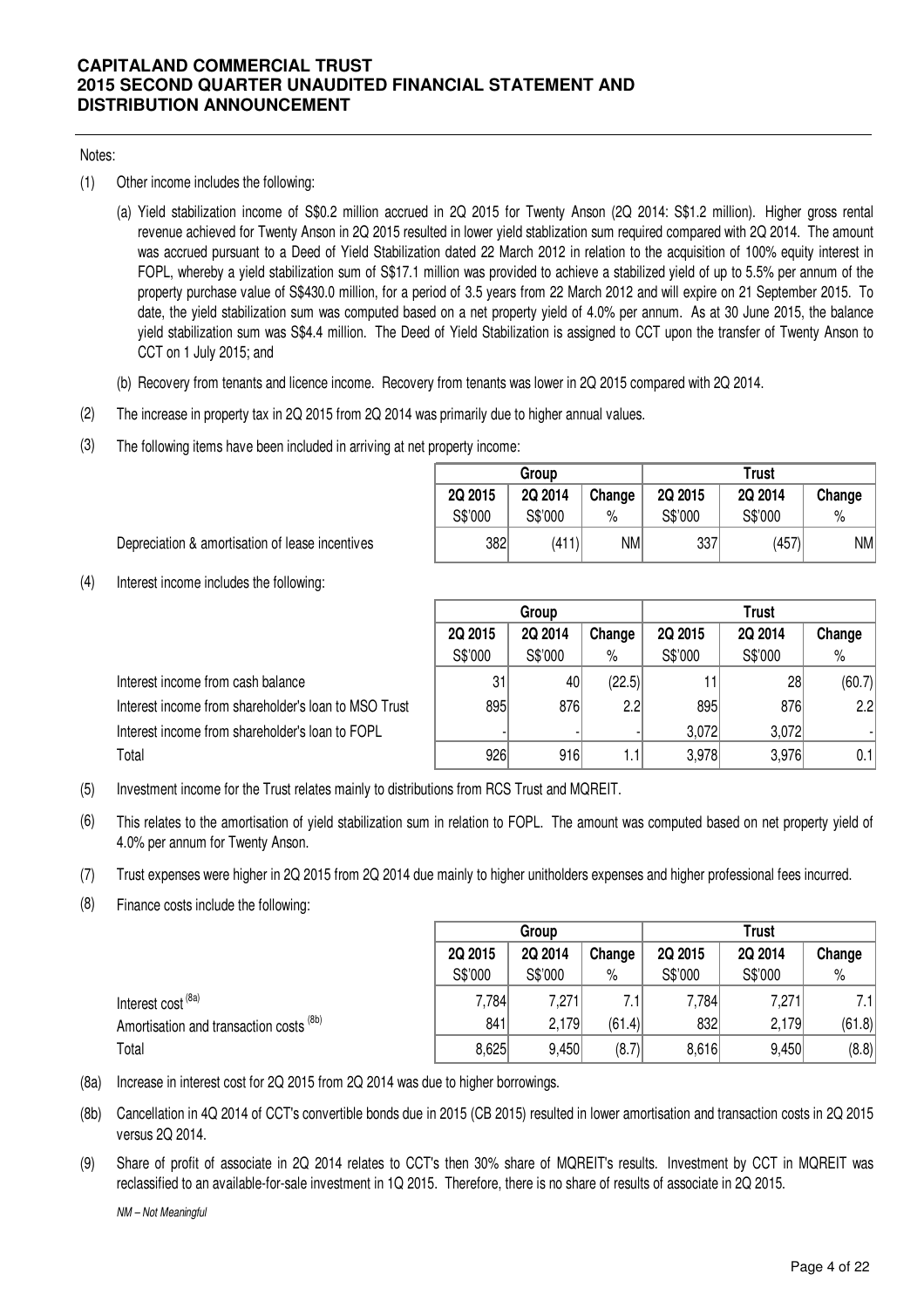(10) Share of profit of joint ventures relates to CCT's 60% interest of RCS Trust and 40% interest of MSO Trust, which are derived as follows:

|                                                                    |          | Group    |        |
|--------------------------------------------------------------------|----------|----------|--------|
|                                                                    | 2Q 2015  | 2Q 2014  | Change |
|                                                                    | S\$'000  | S\$'000  | $\%$   |
| Gross revenue                                                      | 36,035   | 34,650   | 4.0    |
| Property operating expenses (10a)                                  | (11,370) | (9,283)  | 22.5   |
| Net property income                                                | 24,665   | 25,367   | (2.8)  |
| Finance costs (10a)                                                | (7,785)  | (5, 152) | 51.1   |
| Net change in fair value of investment properties                  | 20,725   | 29,322   | (29.3) |
| Net change in fair value of investment property under construction |          | 12,160   | NM     |
| Others <sup>(10b)</sup>                                            | (2,505)  | (2,400)  | 4.4    |
| Profit of joint ventures (net of tax)                              | 35,100   | 59,297   | (40.8) |

(10a) The increase was mainly attributed to higher expenses from CapitaGreen. Finance costs and most of the property operating expenses were capitalized before CapitaGreen obtained its temporary occupation permit on 18 December 2014.

- (10b) Includes asset management fees.
- (11) This relates to the premium on repurchase of principal amount of S\$83.25 million CB 2015 in 2Q 2014.
- (12) This relates to the net increase in property values as at 30 June 2015 based on independent valuations over its carrying values.
- (13) Included in net tax and other adjustments are the following:

|                                                | Group   |         |        | <b>Trust</b> |         |        |  |
|------------------------------------------------|---------|---------|--------|--------------|---------|--------|--|
|                                                | 2Q 2015 | 2Q 2014 | Change | 2Q 2015      | 2Q 2014 | Change |  |
|                                                | S\$'000 | S\$'000 | $\%$   | S\$'000      | S\$'000 | %      |  |
| Asset management fee payable in Units          | 968     | 930     | 4.1    | 968          | 930     | 4.1    |  |
| Trustee's fees                                 | 158     | 154     | 2.6    | 158          | 154     | 2.6    |  |
| Amortisation and transaction costs (13a)       | 841     | 2,179   | (61.4) | 832          | 2,179   | (61.8) |  |
| Net profits from subsidiaries <sup>(13b)</sup> | (1,213) | (1,027) | 18.1   |              |         |        |  |
| Tax-exempt income retained (13c)               |         |         |        | (735)        |         | NM     |  |
| Temporary differences and other adjustments    | 627     | 378     | 65.9   | ,366         | 561     | NM     |  |
| Total                                          | 1,381   | 2,614   | (47.2) | 2,589        | 3,824   | (32.3) |  |

(13a) The cancellation in 4Q 2014 of CB 2015 resulted in lower amortisation and transaction costs in 2Q 2015 versus 2Q 2014.

(13b) Included in net profits from subsidiaries were mainly profits from FOPL of S\$1.2 million (2Q 2014: S\$1.0 million). Lower profits in 2Q 2014 was due to rental rebates granted to leases that had expired.

(13c) This relates to retention of tax-exempt income received from MQREIT for the period 1 January 2015 to 23 March 2015 in 2Q 2015. The amount has been retained for anticipated capital expenditure and/or distribution to unitholders.

(14) This relates to the distribution of MQREIT's tax-exempt income in 2Q 2014.

(15) This relates to CCT's 60% share of RCS Trust's distribution.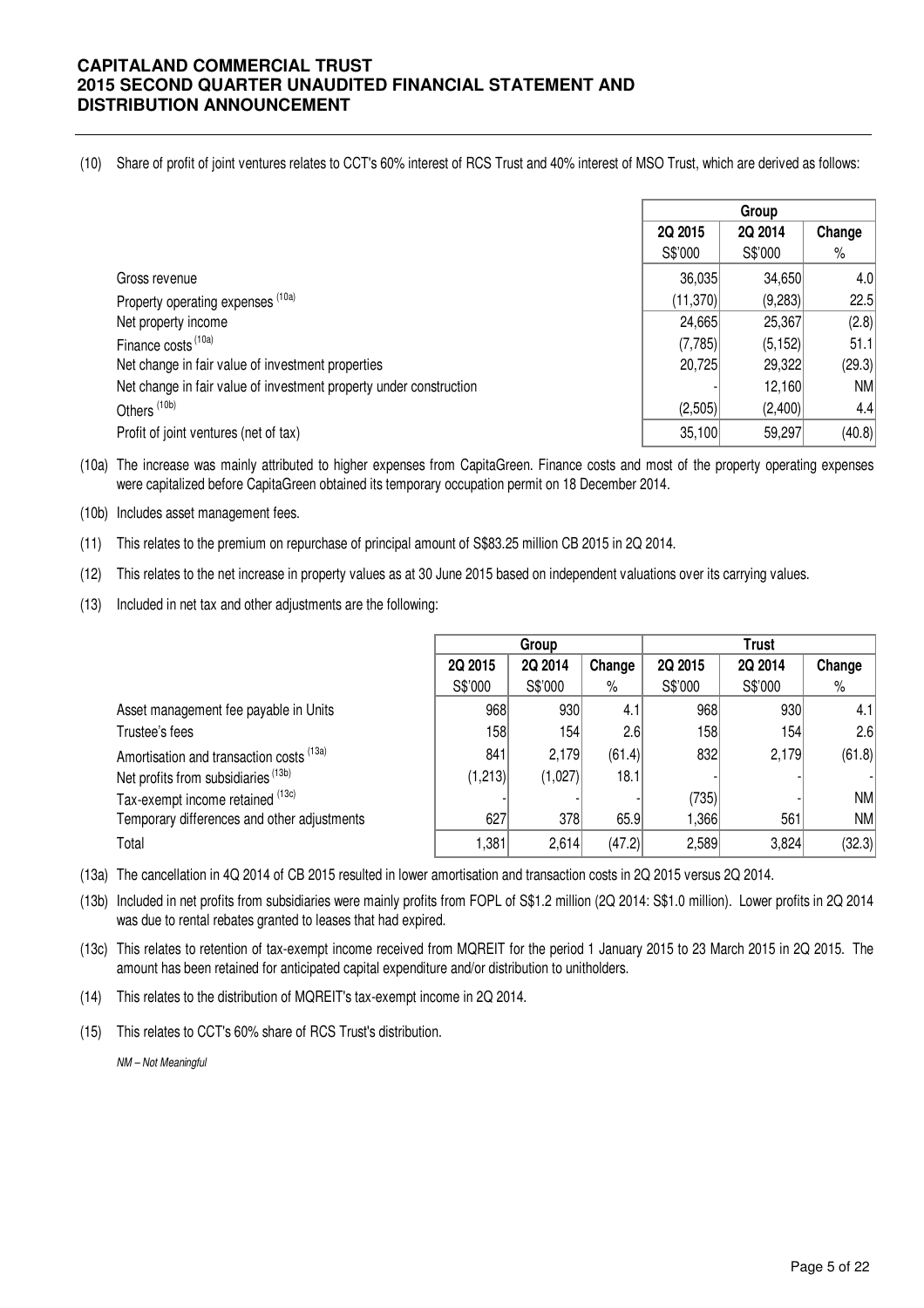### **1(a)(ii) Statement of Total Return & Distribution Statement (1H 2015 vs 1H 2014)**

|                                                                                                           |                | Group     |           |           | <b>Trust</b>             |           |                |  |  |
|-----------------------------------------------------------------------------------------------------------|----------------|-----------|-----------|-----------|--------------------------|-----------|----------------|--|--|
| <b>Statement of Total Return</b>                                                                          | <b>Note</b>    | 1H 2015   | 1H 2014   | Change    | 1H 2015                  | 1H 2014   | Change         |  |  |
|                                                                                                           |                | S\$'000   | S\$'000   | $\%$      | S\$'000                  | S\$'000   | $\%$           |  |  |
| Gross rental income                                                                                       |                | 125,349   | 115,270   | 8.7       | 115,481                  | 107,105   | 7.8            |  |  |
| Car park income                                                                                           |                | 5,843     | 5,762     | 1.4       | 5,740                    | 5,662     | 1.4            |  |  |
| Other income                                                                                              | 1              | 6,083     | 8,795     | (30.8)    | 5,258                    | 6,045     | (13.0)         |  |  |
| Gross revenue                                                                                             |                | 137,275   | 129,827   | 5.7       | 126,479                  | 118,812   | 6.5            |  |  |
| Property management fees                                                                                  |                | (3,046)   | (2,887)   | 5.5       | (2,782)                  | (2,624)   | 6.0            |  |  |
| Property tax                                                                                              | $\mathfrak{p}$ | (11, 347) | (9, 409)  | 20.6      | (10, 472)                | (8,603)   | 21.7           |  |  |
| Other property operating expenses                                                                         |                | (15,055)  | (14, 831) | 1.5       | (13, 927)                | (13, 414) | 3.8            |  |  |
| Property operating expenses                                                                               |                | (29, 448) | (27, 127) | 8.6       | (27, 181)                | (24, 641) | 10.3           |  |  |
| Net property income                                                                                       | 3              | 107,827   | 102,700   | 5.0       | 99,298                   | 94,171    | 5.4            |  |  |
| Interest income                                                                                           | 4              | 1,924     | 1,845     | 4.3       | 7,996                    | 7,932     | 0.8            |  |  |
| Investment income                                                                                         | 5              |           |           |           | 44,815                   | 42,824    | 4.6            |  |  |
| Amortisation of intangible asset                                                                          | 6              | (378)     | (2, 407)  | (84.3)    | (378)                    | (2, 407)  | (84.3)         |  |  |
| Asset management fees:                                                                                    |                |           |           |           |                          |           |                |  |  |
| - Base fees                                                                                               |                | (2, 493)  | (2, 406)  | 3.6       | (2, 493)                 | (2, 406)  | 3.6            |  |  |
| - Performance fees                                                                                        |                | (4, 772)  | (4,266)   | 11.9      | (4, 772)                 | (4,266)   | 11.9           |  |  |
| Trust expenses                                                                                            | $\overline{7}$ | (1,652)   | (1, 267)  | 30.4      | (1,605)                  | (1,231)   | 30.4           |  |  |
| Finance costs                                                                                             | 8              | (17, 135) | (19, 150) | (10.5)    | (17, 121)                | (19, 138) | (10.5)         |  |  |
| Net income before share of results of associate and<br>joint ventures<br>Share of profit (net of tax) of: |                | 83,321    | 75,049    | 11.0      | 125,740                  | 115,479   | 8.9            |  |  |
| - Associate                                                                                               | 9              | 1,820     | 2,005     | (9.2)     |                          |           |                |  |  |
| - Joint ventures                                                                                          | 10             | 49,968    | 77,449    | (35.5)    |                          |           |                |  |  |
| Net income                                                                                                |                | 135,109   | 154,503   | (12.6)    | 125,740                  | 115,479   | 8.9            |  |  |
| Dilution (loss) / gain on investment in associate                                                         | 11             | (18,903)  |           | <b>NM</b> | 2,629                    |           | <b>NM</b>      |  |  |
| Premium on repurchase of convertible bonds                                                                | 12             |           | (1,933)   | <b>NM</b> | $\ddot{\phantom{a}}$     | (1,933)   | <b>NM</b>      |  |  |
| Net gain in fair value of investment properties                                                           | 13             | 37,393    | 53,342    | (29.9)    | 37,890                   | 53,780    | (29.5)         |  |  |
| Total return for the period before tax                                                                    |                | 153,599   | 205,912   | (25.4)    | 166,259                  | 167,326   | (0.6)          |  |  |
| Income tax                                                                                                | 14             | (87)      | (1)       | <b>NM</b> |                          |           |                |  |  |
| Total return for the period after tax                                                                     |                | 153,512   | 205,911   | (25.4)    | 166,259                  | 167,326   | (0.6)          |  |  |
| <b>Distribution Statement</b>                                                                             |                |           |           |           |                          |           |                |  |  |
| Net income before share of results of associate and joint<br>ventures                                     |                | 83,321    | 75,049    | 11.0      | 125,740                  | 115,479   | $8.9\,$        |  |  |
| Net tax and other adjustments                                                                             | 15             | 1,760     | 5,737     | (69.3)    | 1,438                    | 6,200     | (76.8)         |  |  |
| Tax-exempt income distribution                                                                            | 16             |           | 2,350     | NM        |                          | 2,350     | <b>NM</b>      |  |  |
| Distribution from joint venture                                                                           | 17             | 42,097    | 40,893    | 2.9       | $\overline{\phantom{a}}$ |           | $\blacksquare$ |  |  |
| Distributable income to unitholders                                                                       |                | 127,178   | 124,029   | 2.5       | 127,178                  | 124,029   | 2.5            |  |  |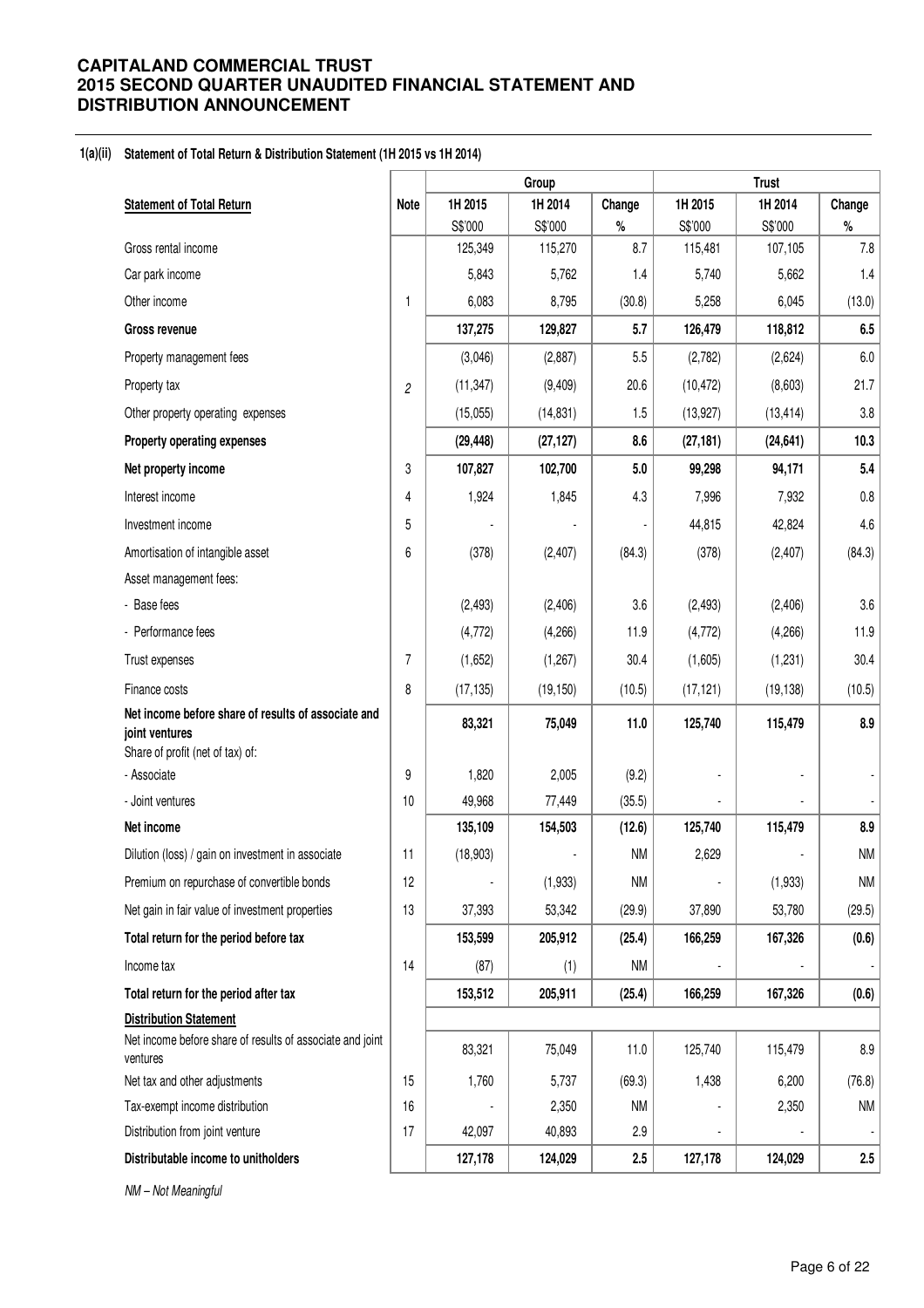### Notes:

- (1) Other income include the following:
	- (a) Yield stabilization income of S\$0.4 million accrued in 1H 2015 for Twenty Anson (1H 2014: S\$2.4 million). Higher gross rental revenue achieved in 1H 2015 resulted in lower yield stablization sum required compared with 1H 2014. The amount was accrued pursuant to a Deed of Yield Stabilization dated 22 March 2012 in relation with the acquisition of 100% equity interest in FOPL, whereby a yield stabilization sum of S\$17.1 million was provided by the vendors to achieve a stabilized yield of up to 5.5% per annum of the property purchase value of S\$430.0 million, for a period of 3.5 years from 22 March 2012 and will expire on 21 September 2015. To date the yield stabilization sum was computed based on a net property yield of 4.0% per annum. As at 30 June 2015, the balance yield stabilization was S\$4.4 million. The Deed of Yield Stabilization is assigned to CCT upon the transfer of Twenty Anson to CCT on 1 July 2015 ; and
	- (b) Recovery from tenants and licence income. Recovery from tenants were lower in 1H 2015 compared with that in 1H 2014.
- (2) The increase in property tax in 1H 2015 from 1H 2014 was primarily due to higher annual values assessed by Inland Revenue Authority of Singapore.
- (3) The following items have been included in arriving at net property income:

|         | Group   |        |         | Trust   |        |
|---------|---------|--------|---------|---------|--------|
| 1H 2015 | 1H 2014 | Change | 1H 2015 | 1H 2014 | Change |
| S\$'000 | S\$'000 | $\%$   | S\$'000 | S\$'000 | $\%$   |
| 7681    | (827)   | ΝM     | 675     | (918)   | NM     |

**Trust**

- Depreciation and amortisation of lease incentives
- (4) Interest income includes the following:

|                                                      |         | urvup   |        | ,,,,,   |         |        |  |
|------------------------------------------------------|---------|---------|--------|---------|---------|--------|--|
|                                                      | 1H 2015 | 1H 2014 | Change | 1H 2015 | 1H 2014 | Change |  |
|                                                      | S\$'000 | S\$'000 | $\%$   | S\$'000 | S\$'000 | %      |  |
| Interest income from cash balance                    | 146     | 104     | 40.4   | 107     | 80      | 33.8   |  |
| Interest income from shareholder's loan to MSO Trust | 1,778   | 1,741   | 2.1    | 1,778   | .741    | 2.1    |  |
| Interest income from shareholder's loan to FOPL      |         |         |        | 6.111   | 6,111   |        |  |
| Total                                                | .924    | 1.845   | 4.3    | 7.996   | 7,932   | 0.8    |  |

**Group**

- (5) Investment income of the Trust relates mainly to distributions from RCS Trust and MQREIT.
- (6) This relates to the amortisation of yield stabilization sum in relation to FOPL. The amount was computed based on net property yield of 4.0% per annum. Yield stablization sum for 1H 2015 was lower than 1H 2014 due to higher gross rental revenue achieved for Twenty Anson.
- (7) Trust expenses were higher in 1H 2015 compared to 1H 2014 due mainly to higher unitholders expenses and higher professional fees incurred.
- (8) Included in finance costs are the following:

|                                         | Group   |         |        | <b>Trust</b> |         |        |
|-----------------------------------------|---------|---------|--------|--------------|---------|--------|
|                                         | 1H 2015 | 1H 2014 | Change | 1H 2015      | 1H 2014 | Change |
|                                         | S\$'000 | S\$'000 | $\%$   | S\$'000      | S\$'000 | %      |
| Interest cost <sup>(8a)</sup>           | 15,458  | 14.661  | 5.4    | 15,458       | 14.661  | 5.4    |
| Amortisation and transaction costs (8b) | 1,677   | 4,489   | (62.6) | ,663         | 4.477   | (62.9) |
| Total                                   | 17,135  | 19,150  | (10.5) | 17.121       | 19,138  | (10.5) |

- (8a) The increase in interest cost was due to higher borrowings.
- (8b) Lower amortisation and transaction costs in 1H 2015 versus 1H 2014 was primarily due to the cancellation of CB 2015 in 4Q 2014.
- (9) Share of profit of associate relates to CCT's 30% share of MQREIT's results before it was being reclassfied to an available-for-sale investment.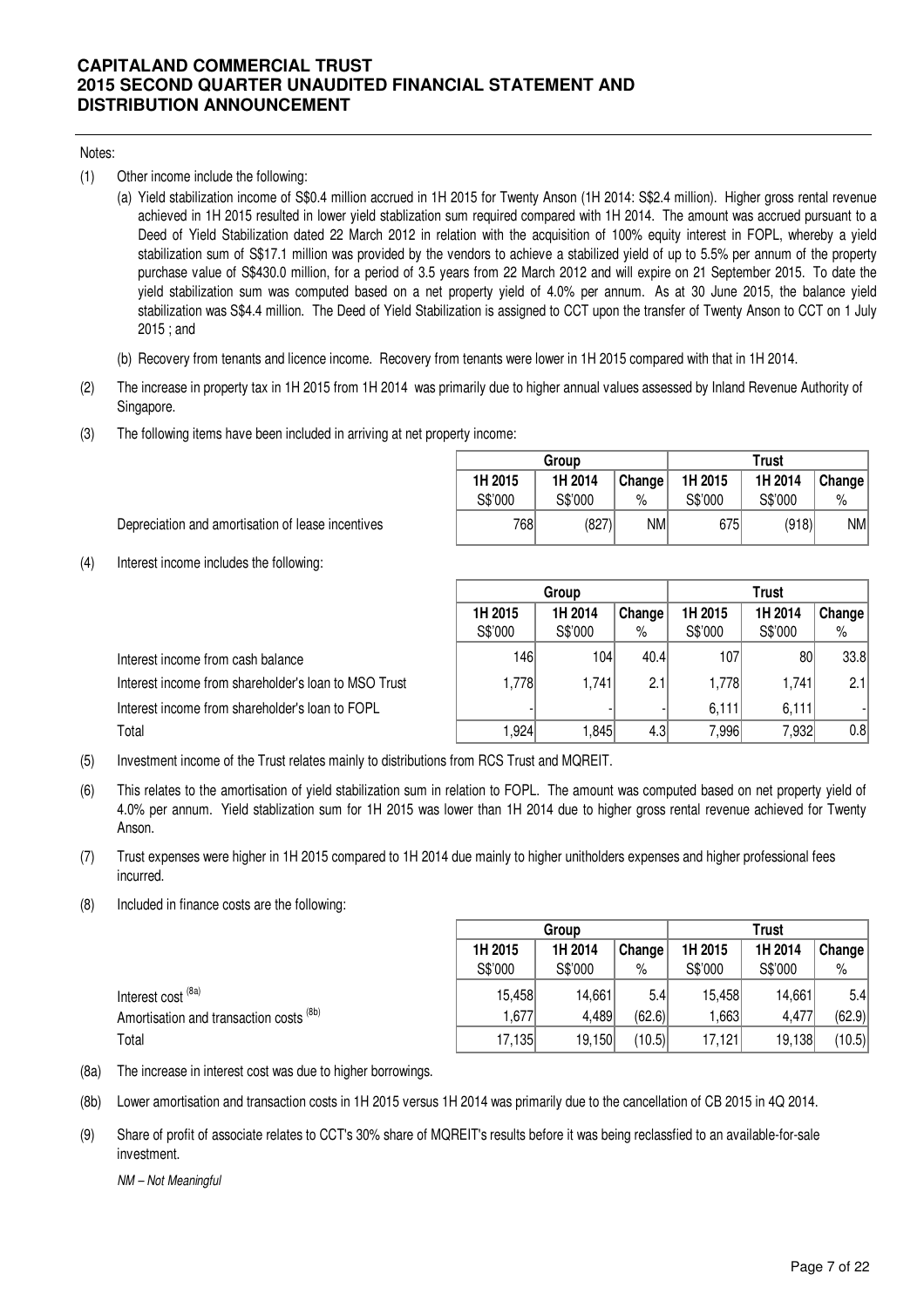(10) Share of results of joint ventures relates to CCT's 60% interest of RCS Trust and CCT's 40% interest of MSO Trust, which are derived as follows:

|                                                                    | Group     |           |        |
|--------------------------------------------------------------------|-----------|-----------|--------|
|                                                                    | 1H 2015   | 1H 2014   | Change |
|                                                                    | S\$'000   | S\$'000   | $\%$   |
| Gross revenue                                                      | 71,765    | 69,582    | 3.1    |
| Property operating expenses (10a)                                  | (22, 174) | (18,596)  | 19.2   |
| Net property income                                                | 49,591    | 50,986    | (2.7)  |
| Finance costs (10a)                                                | (15, 367) | (10, 238) | 50.1   |
| Net change in fair value of investment properties                  | 20,725    | 29,322    | (29.3) |
| Net change in fair value of investment property under construction |           | 12,160    | NM     |
| Others <sup>(10b)</sup>                                            | (4,981)   | (4,781)   | 4.2    |
| Net profit of joint ventures (after tax)                           | 49,968    | 77,449    | (35.5) |

(10a) The increase was mainly due to the commencement of operations of CapitaGreen. Finance costs and most of the property operating expenses were capitalized prior to the issuance of temporary occupation permit to CapitaGreen on 18 December 2014.

- (10b) Includes asset management fees.
- (11) (Loss)/gain on investment in associate relates to the marked-to-market (loss)/gain on the investment of MQREIT as an associate, which was reclassified to an available-for-sale investment. This (loss)/gain does not affect distributable income.
- (12) This relates to the premium for the repurchase of principal amount of S\$83.25 million CB 2015 in 1H 2014. The premium does not affect distributable income.
- (13) This relates to the net increase in property values as at 30 June 2015 based on independent valuations over its carrying values.
- (14) This relates to tax expenses of FOPL.
- (15) Included in the net tax and other adjustments are the following:

|                                                |         | Group   |        |         | <b>Trust</b> |        |  |
|------------------------------------------------|---------|---------|--------|---------|--------------|--------|--|
|                                                | 1H 2015 | 1H 2014 | Change | 1H 2015 | 1H 2014      | Change |  |
|                                                | S\$'000 | S\$'000 | $\%$   | S\$'000 | S\$'000      | $\%$   |  |
|                                                |         |         |        |         |              |        |  |
| Asset management fee paid and payable in Units | 1,918   | 1,841   | 4.2    | 1,918   | 1,841        | 4.2    |  |
| Trustee's fees                                 | 313     | 305     | 2.6    | 313     | 305          | 2.6    |  |
| Amortisation and transaction costs             | 1,677   | 4,489   | (62.6) | 1,663   | 4,477        | (62.9) |  |
| Net profits from subsidiaries <sup>(15a)</sup> | (2,402) | (1,944) | 23.6   |         |              |        |  |
| Tax-exempt income retained (15b)               |         |         |        | (2,424) | (1,737)      | 39.6   |  |
| Other items                                    | 254     | 1,046   | (75.7) | (32)    | 1,314        | NM     |  |
| Total                                          | ,760    | 5,737   | (69.3) | .438    | 6,200        | (76.8) |  |

- (15a) Included in net profits from subsidiaries for 1H 2015 were profits from FOPL of S\$2.4 million (1H 2014: S\$2.0 million). The lower profits in 1H 2014 was due to rental rebates granted to leases that had expired.
- (15b) This relates to tax-exempt income from MQREIT retained.
- (16) This relates to the distribution of MQREIT's tax-exempt income in 1H 2014.
- (17) This relates mainly to CCT's 60% share of RCS Trust's taxable income.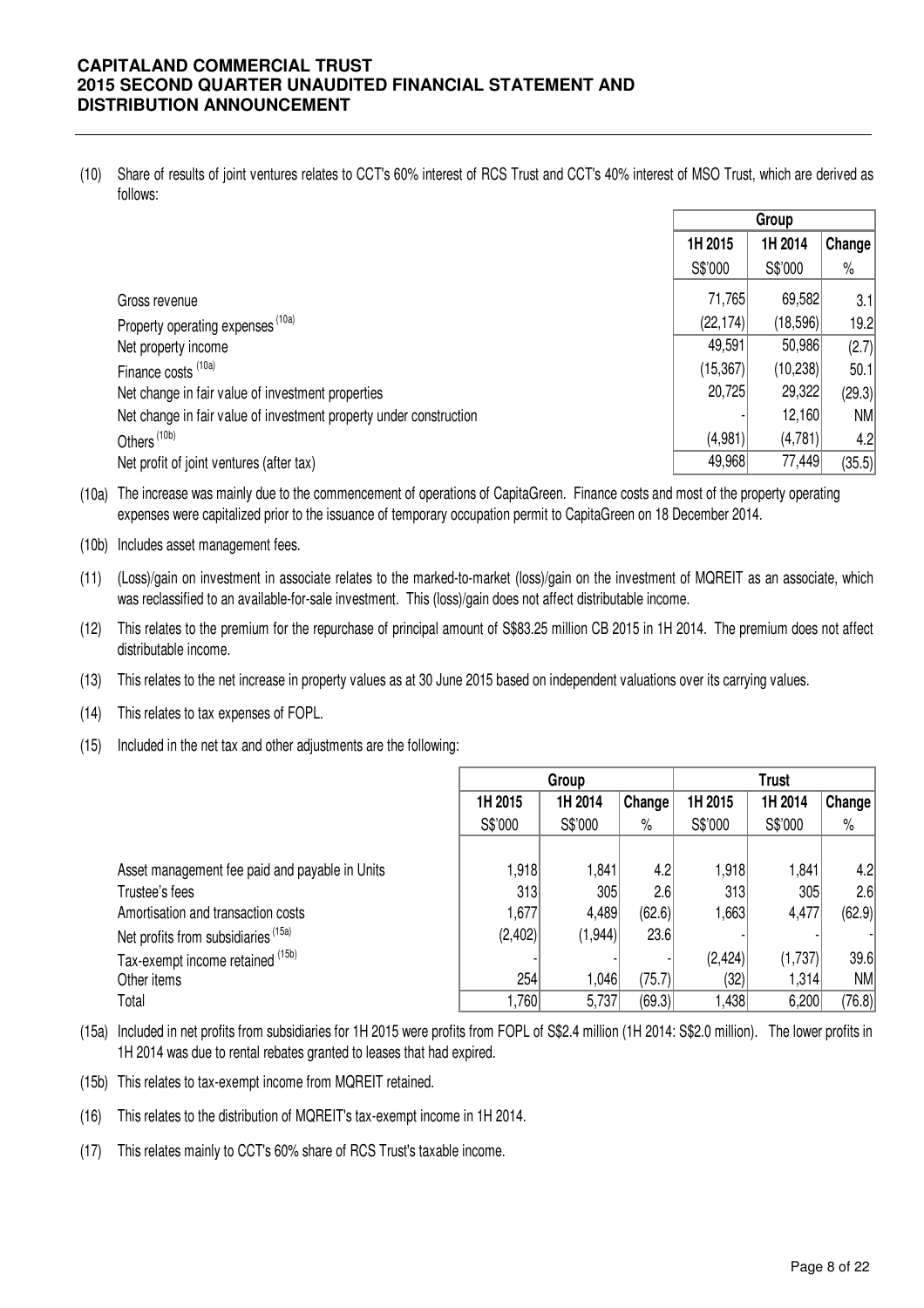### **1(b)(i) Statement of Financial Position as at 30 June 2015 vs 31 December 2014**

|                                          |                | Group       |             |                          | <b>Trust</b> |             |           |
|------------------------------------------|----------------|-------------|-------------|--------------------------|--------------|-------------|-----------|
|                                          | <b>Note</b>    | 30 Jun 2015 | 31 Dec 2014 | Change                   | 30 Jun 2015  | 31 Dec 2014 | Change    |
|                                          |                | S\$'000     | S\$'000     | $\%$                     | S\$'000      | S\$'000     | $\%$      |
| Non-current assets                       |                |             |             |                          |              |             |           |
| Plant and equipment                      |                | 1,356       | 1,453       | (6.7)                    | 1,345        | 1,440       | (6.6)     |
| Investment properties                    | 1              | 4,928,200   | 4,882,400   | 0.9                      | 4,497,200    | 4,451,400   | $1.0\,$   |
| Subsidiaries                             | $\overline{c}$ |             |             | $\overline{\phantom{a}}$ | 435,576      | 435,576     |           |
| Associate                                | 3              |             | 63,899      | <b>NM</b>                |              | 51,479      | <b>NM</b> |
| Available-for-sale investment            | 3              | 50,273      |             | <b>NM</b>                | 50,273       |             | <b>NM</b> |
| Joint ventures                           | 4              | 1,440,225   | 1,427,895   | 0.9                      | 989,352      | 984,933     | 0.4       |
| Intangible asset                         | 5              | 4,444       | 4,822       | (7.8)                    | 4,444        | 4,822       | (7.8)     |
| Financial derivatives                    | 6              | 1,038       | 1,160       | (10.5)                   | 1,038        | 1,160       | (10.5)    |
| <b>Total non-current assets</b>          |                | 6,425,536   | 6,381,629   | 0.7                      | 5,979,228    | 5,930,810   | 0.8       |
| <b>Current assets</b>                    |                |             |             |                          |              |             |           |
| Trade and other receivables              |                | 40,365      | 38,345      | 5.3                      | 43,542       | 37,576      | 15.9      |
| Cash and cash equivalents                |                | 91,752      | 101,085     | (9.2)                    | 63,103       | 76,719      | (17.7)    |
| <b>Total current assets</b>              |                | 132,117     | 139,430     | (5.2)                    | 106,645      | 114,295     | (6.7)     |
| <b>Total assets</b>                      | 7              | 6,557,653   | 6,521,059   | 0.6                      | 6,085,873    | 6,045,105   | 0.7       |
| <b>Current liabilities</b>               |                |             |             |                          |              |             |           |
| Trade and other payables                 |                | 44,651      | 47,355      | (5.7)                    | 38,288       | 39,415      | (2.9)     |
| Current portion of security deposits     |                | 15,004      | 11,437      | 31.2                     | 12,980       | 10,876      | 19.3      |
| Interest-bearing liabilities             | 8              | 200,000     | 270,000     | (25.9)                   | 200,000      | 270,000     | (25.9)    |
| Current tax payable                      |                | 2           | 3           | (33.3)                   |              |             |           |
| <b>Total current liabilities</b>         |                | 259,657     | 328,795     | (21.0)                   | 251,268      | 320,291     | (21.6)    |
| <b>Non-current liabilities</b>           |                |             |             |                          |              |             |           |
| Non-current portion of security deposits |                | 26,047      | 28,300      | (8.0)                    | 22,622       | 23,510      | (3.8)     |
| Interest-bearing liabilities             | 9              | 857,430     | 800,972     | 7.0                      | 857,430      | 800,972     | 7.0       |
| Convertible bonds                        | 10             | 170,225     | 169,206     | 0.6                      | 170,225      | 169,206     | 0.6       |
| Financial derivatives                    | 11             | 47,438      | 40,298      | 17.7                     | 47,438       | 40,298      | 17.7      |
| <b>Total non-current liabilities</b>     |                | 1,101,140   | 1,038,776   | 6.0                      | 1,097,715    | 1,033,986   | 6.2       |
| <b>Total liabilities</b>                 |                | 1,360,797   | 1,367,571   | (0.5)                    | 1,348,983    | 1,354,277   | (0.4)     |
| Net assets                               |                | 5,196,856   | 5,153,488   | 0.8                      | 4,736,890    | 4,690,828   | 1.0       |
| Unitholders' funds                       |                | 5,196,856   | 5,153,488   | 0.8                      | 4,736,890    | 4,690,828   | 1.0       |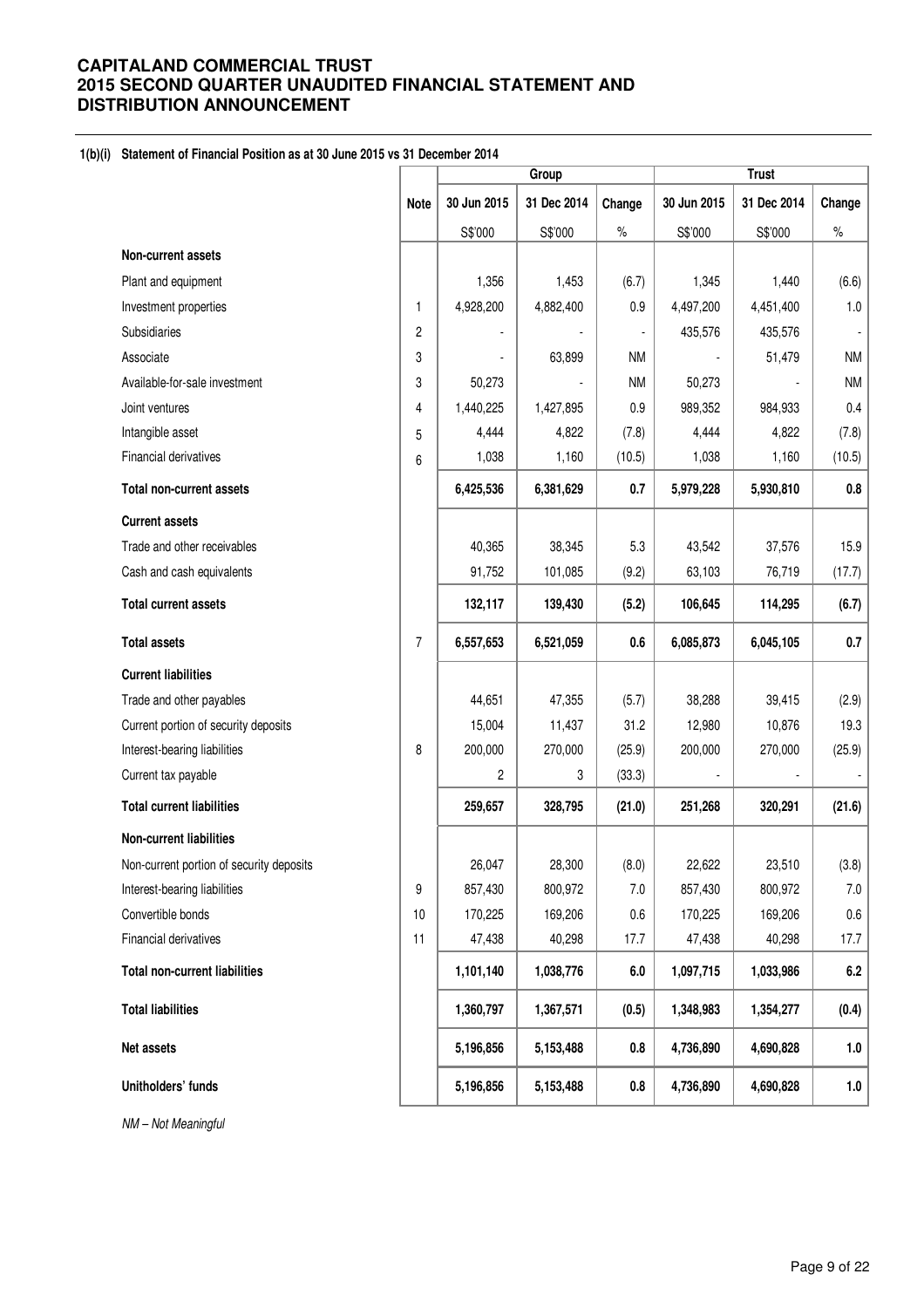#### Notes:

- (1) The increase in the Group's and the Trust's investment properties was mainly due to the increase in property values based on valuations done as at 30 June 2015.
- (2) This relates to the investments in wholly-owned subsidiaries, CCT MTN Pte. Ltd. of S\$1 and FOPL of S\$435.6 million.
- (3) The investment in MQREIT is reclassified from an investment in associate as at 31 December 2014 to available-for-sale investment.
- (4) This relates to 60% interest in RCS Trust and 40% interest in MSO Trust (including the unitholders' loans to MSO Trust).
- (5) This relates primarily to the unamortised yield stabilization sum receivable by the Group in relation to Twenty Anson. The intangible asset is amortised over the yield stabilization period of 3.5 years commencing on 22 March 2012.
- (6) This relates to the fair value of interest rates swaps.
- (7) Total assets were S\$6,557.7 million as at 30 June 2015 (31 December 2014: S\$6,521.1 million). Total deposited property value, including CCT's 60% interest in RCS Trust and 40% interest in MSO Trust as at 30 June 2015 was S\$7,676.2 million (31 December 2014: S\$7,633.6 million).
- (8) As at 30 June 2015, this relates to the S\$200.0 million fixed rate note that is maturing in December 2015. CCT has available credit facilities to refinance the fixed rate note. The S\$70.0 million fixed rate note that had matured in February 2015 was refinanced.
- (9) Interest-bearing liabilities under non-current liabilities as at 30 June 2015 comprised:
	- a) Unsecured fixed rate notes totaling S\$50.0 million and JPY24.9 billion (hedged via cross currency swaps to S\$323.3 million); and
	- b) Unsecured bank borrowings of S\$540.0 million.
- (10) This relates to the liability component of the CB 2017 of S\$175.0 million which was measured at amortised cost.
- (11) This relates to the fair values of cross currency swaps.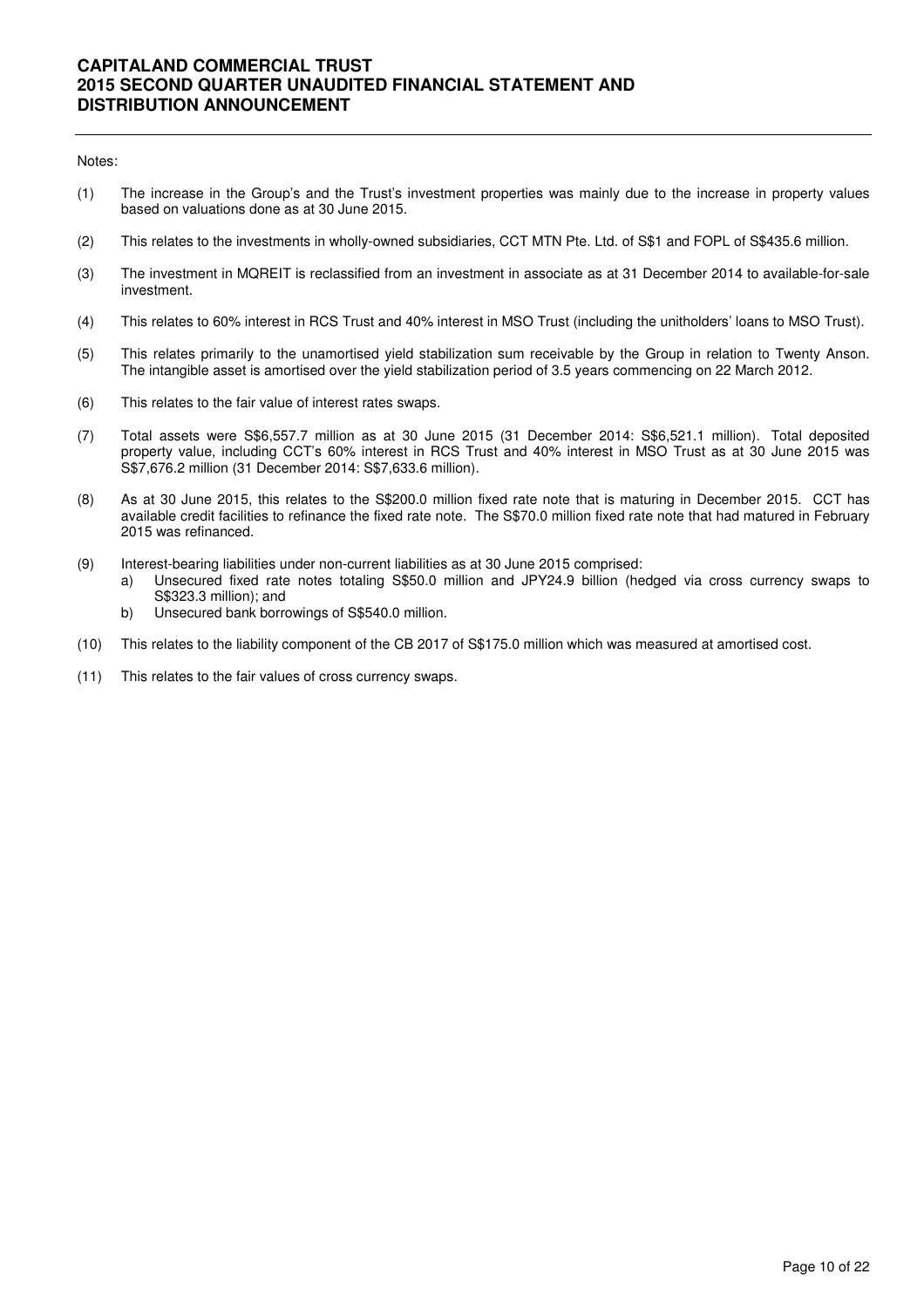### **1(b)(ii) Aggregate amount of borrowings and debt securities**

|                                                 | Group       |             |        | <b>Trust</b> |             |        |  |
|-------------------------------------------------|-------------|-------------|--------|--------------|-------------|--------|--|
|                                                 | 30 Jun 2015 | 31 Dec 2014 | Change | 30 Jun 2015  | 31 Dec 2014 | Change |  |
|                                                 | S\$'000     | S\$'000     | $\%$   | S\$'000      | S\$'000     | $\%$   |  |
| <b>Unsecured borrowings</b>                     |             |             |        |              |             |        |  |
| Amount repayable after one year                 | 1,032,467   | 975,769     | 5.8    | 1,032,467    | 975,769     | 5.8    |  |
| Less: Unamortised portion of transactions costs | (4, 812)    | (5,591)     | (13.9) | (4, 812)     | (5, 591)    | (13.9) |  |
| Net repayable after one year                    | 1,027,655   | 970,178     | 5.9    | 1,027,655    | 970,178     | 5.9    |  |
| Amount repayable within one year                | 200,000     | 270,000     | (25.9) | 200,000      | 270,000     | (25.9) |  |
| <b>Total unsecured borrowings</b>               | 1,227,655   | 1,240,178   | (1.0)  | 1,227,655    | 1,240,178   | (1.0)  |  |

NM - Not Meaningful

# **For information only (1)**

CCT's 60% share of RCS Trust's and CCT's 40% share of MSO Trust's aggregate amount of borrowings are as follows:

|                                                 | For information only |             |           |  |
|-------------------------------------------------|----------------------|-------------|-----------|--|
|                                                 | 30 Jun 2015          | 31 Dec 2014 | Change    |  |
|                                                 | S\$'000              | S\$'000     | %         |  |
| <b>Secured borrowings</b>                       |                      |             |           |  |
| Amount repayable after one year                 | ٠                    | 946,000     | NМ        |  |
| Less: Unamortised portion of transactions costs |                      | (3, 477)    | NМ        |  |
| Net repayable after one year                    |                      | 942,523     | NΜ        |  |
| Amount repayable within one year                | $977,000^{(2)}$      | ٠           | <b>NM</b> |  |
| Less: Unamortised portion of transactions costs | (2, 399)             | ٠           | <b>NM</b> |  |
| Net repayable within one year                   | 974,601              |             | <b>NM</b> |  |
| <b>Total secured borrowings</b>                 | 974,601              | 942,523     | 3.4       |  |

Notes:

- (1) CCT's share in the aggregate borrowings of RCS Trust and MSO Trust are not included under total borrowings in the statement of financial position.
- (2) Secured borrowings of S\$977.0 million comprised of the following:

(a) MSO Trust's borrowings of S\$356.0 million (CCT's 40.0% share) due in December 2015. Refinancing is expected to complete before the maturity date; and

(b) RCS Trust's borrowings of S\$621.0 million (CCT's 60% share). The expected maturity date is in June 2016.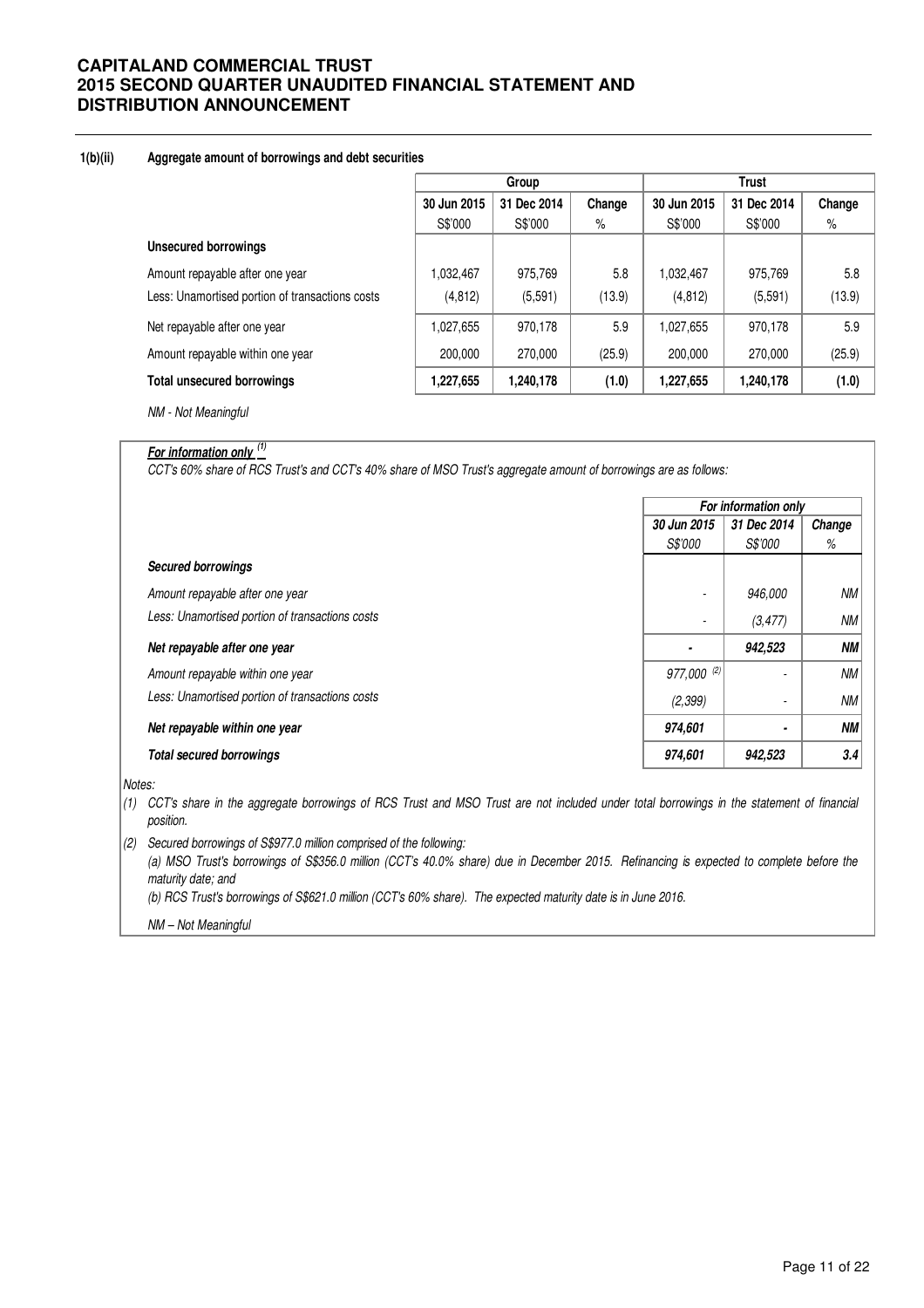**1(c)(i) Statement of Cash Flow (2Q 2015 vs 2Q 2014)** 

|                                                        |             | Group     |            |
|--------------------------------------------------------|-------------|-----------|------------|
|                                                        |             | 2Q 2015   | 2Q 2014    |
|                                                        | <b>Note</b> | S\$'000   | S\$'000    |
| <b>Operating activities</b>                            |             |           |            |
| Total return for the period before tax                 |             | 114,223   | 150,051    |
| Adjustments for:                                       |             |           |            |
| Share of profit of joint ventures                      |             | (35, 100) | (60, 250)  |
| Amortisation of lease incentives                       |             | 308       | (491)      |
| Amortisation of intangible asset                       |             | 206       | 1,219      |
| Depreciation of plant and equipment                    |             | 74        | 80         |
| Finance costs                                          |             | 8,625     | 9,450      |
| Interest income                                        |             | (926)     | (916)      |
| Premium on repurchase of convertible bonds             |             |           | 1,933      |
| Asset management fees paid and payable in Units        |             | 968       | 930        |
| Net increase in fair value of investment properties    |             | (37, 393) | (53, 342)  |
| Operating income before working capital changes        |             | 50,985    | 48,664     |
| Changes in working capital                             |             |           |            |
| Trade and other receivables                            |             | (25)      | (1,253)    |
| Trade and other payables                               |             | (2,021)   | (805)      |
| Security deposits                                      |             | 199       | (1, 103)   |
| Cash generated from operating activities               |             | 49,138    | 45,503     |
| Income tax paid                                        |             | (88)      | (3)        |
| Net cash from operating activities                     |             | 49,050    | 45,500     |
| <b>Investing activities</b>                            |             |           |            |
| Capital expenditure on investment properties           |             | (2, 815)  | (5,806)    |
| Purchase of plant and equipment                        |             | (32)      | (31)       |
| Distributions from associate and joint venture         |             | 21,533    | 20,148     |
| Interest income received                               |             | 225       | 40         |
| Net cash from investing activities                     |             | 18,911    | 14,351     |
| <b>Financing activities</b>                            |             |           |            |
| Interest paid                                          |             | (9,392)   | (10, 243)  |
| Distribution to unitholders                            |             | (6,744)   | (5,944)    |
| Repurchase of convertible bonds                        |             |           | (115, 697) |
| Repayment of interest-bearing liabilities              |             | (105,000) |            |
| Proceeds from interest-bearing liabilities             | 2           | 90,000    | 60,000     |
| Net cash used in financing activities                  |             | (31, 136) | (71, 884)  |
| Net increase / (decrease) in cash and cash equivalents |             | 36,825    | (12,033)   |
| Cash and cash equivalents at beginning of period       |             | 54,927    | 60,528     |
| Cash and cash equivalents at end of period             |             | 91,752    | 48,495     |

Notes:

(1) This relates to the repayment of CCT's bank borrowings.

(2) This relates to the proceeds from CCT's bank borrowings.

ä

 $\overline{\phantom{0}}$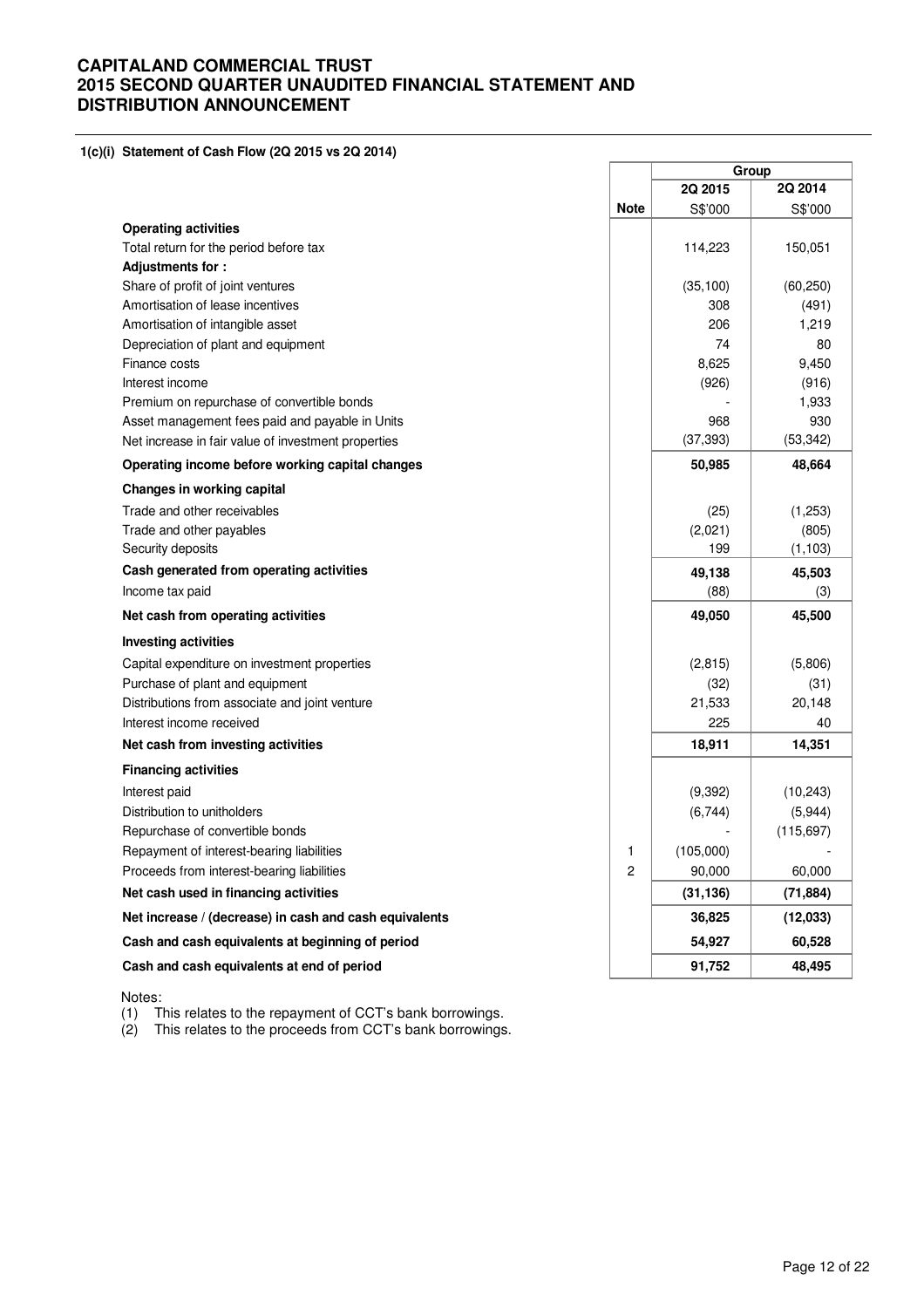#### **1(c)(ii) Statement of Cash Flow (1H 2015 vs 1H 2014)**

|                                                      |             | Group      |            |  |
|------------------------------------------------------|-------------|------------|------------|--|
|                                                      | <b>Note</b> | 1H 2015    | 1H 2014    |  |
|                                                      |             | S\$'000    | S\$'000    |  |
| <b>Operating activities</b>                          |             |            |            |  |
| Total return for the period before tax               |             | 153,599    | 205,912    |  |
| Adjustments for:                                     |             |            |            |  |
| Share of results of associate and joint ventures     |             | (51,788)   | (79, 454)  |  |
| Amortisation of lease incentives                     |             | 621        | (984)      |  |
| Amortisation of intangible asset                     |             | 378        | 2,407      |  |
| Depreciation of plant and equipment                  |             | 147        | 157        |  |
| Finance costs                                        |             | 17,135     | 19,150     |  |
| Interest income                                      |             | (1,924)    | (1, 845)   |  |
| Premium on repurchase of convertible bonds           |             |            | 1,933      |  |
| Asset management fees paid and payable in Units      |             | 1,918      | 1,841      |  |
| Net gain in fair value of investment properties      |             | (37, 393)  | (53, 342)  |  |
| Dilution loss on investment in associate             |             | 18,903     |            |  |
| Foreign exchange loss                                |             | 268        | 189        |  |
| Operating income before working capital changes      |             | 101,864    | 95,964     |  |
| Changes in working capital                           |             |            |            |  |
| Trade and other receivables                          |             | (881)      | (796)      |  |
| Trade and other payables                             |             | (1,016)    | (2,614)    |  |
| Security deposits                                    |             | 1,314      | 605        |  |
| Cash generated from operations                       |             | 101,281    | 93,159     |  |
| Income tax paid                                      |             | (88)       | (4)        |  |
| Net cash generated from operating activities         |             | 101,193    | 93,155     |  |
| <b>Investing activities</b>                          |             |            |            |  |
| Capital expenditure on investment properties         |             | (9, 433)   | (11, 136)  |  |
| Purchase of plant and equipment                      |             | (103)      | (63)       |  |
| Distributions from associate & joint venture         |             | 45,128     | 43,219     |  |
| Interest received                                    |             | 420        | 104        |  |
| Net cash from investing activities                   |             | 36,012     | 32,124     |  |
| <b>Financing activities</b>                          |             |            |            |  |
| Interest paid                                        |             | (16, 676)  | (16, 246)  |  |
| Borrowing transaction costs paid                     |             |            | (12)       |  |
| Distribution to unitholders                          |             | (124, 862) | (118, 893) |  |
| Repurchase of convertible bonds                      |             |            | (115, 697) |  |
| Repayment of interest-bearing liabilities            | 1           | (195,000)  |            |  |
| Proceeds from interest-bearing liabilities           | 2           | 190,000    | 90,000     |  |
| Net cash used in financing activities                |             | (146, 538) | (160, 848) |  |
| Net decrease in cash and cash equivalents            |             | (9, 333)   | (35, 569)  |  |
| Cash and cash equivalents at beginning of the period |             | 101,085    | 84,064     |  |
| Cash and cash equivalents at end of the period       |             | 91,752     | 48,495     |  |

Notes:

(1) This relates to the repayment of CCT's S\$70.0 million fixed rate note and S\$125.0 million bank borrowings.

This relates to the CCT's S\$90.0 million bank borrowings and issuance of JPY8.6 billion floating rate note due 2023 pursuant to the S\$2.0 billion Multicurrency Medium Term Note Programme. The JPY8.6 billion proceeds have been hedged via cross currency interest rate swap to notional principal amount of S\$100.0 million at fixed interest rate of 3.05% per annum.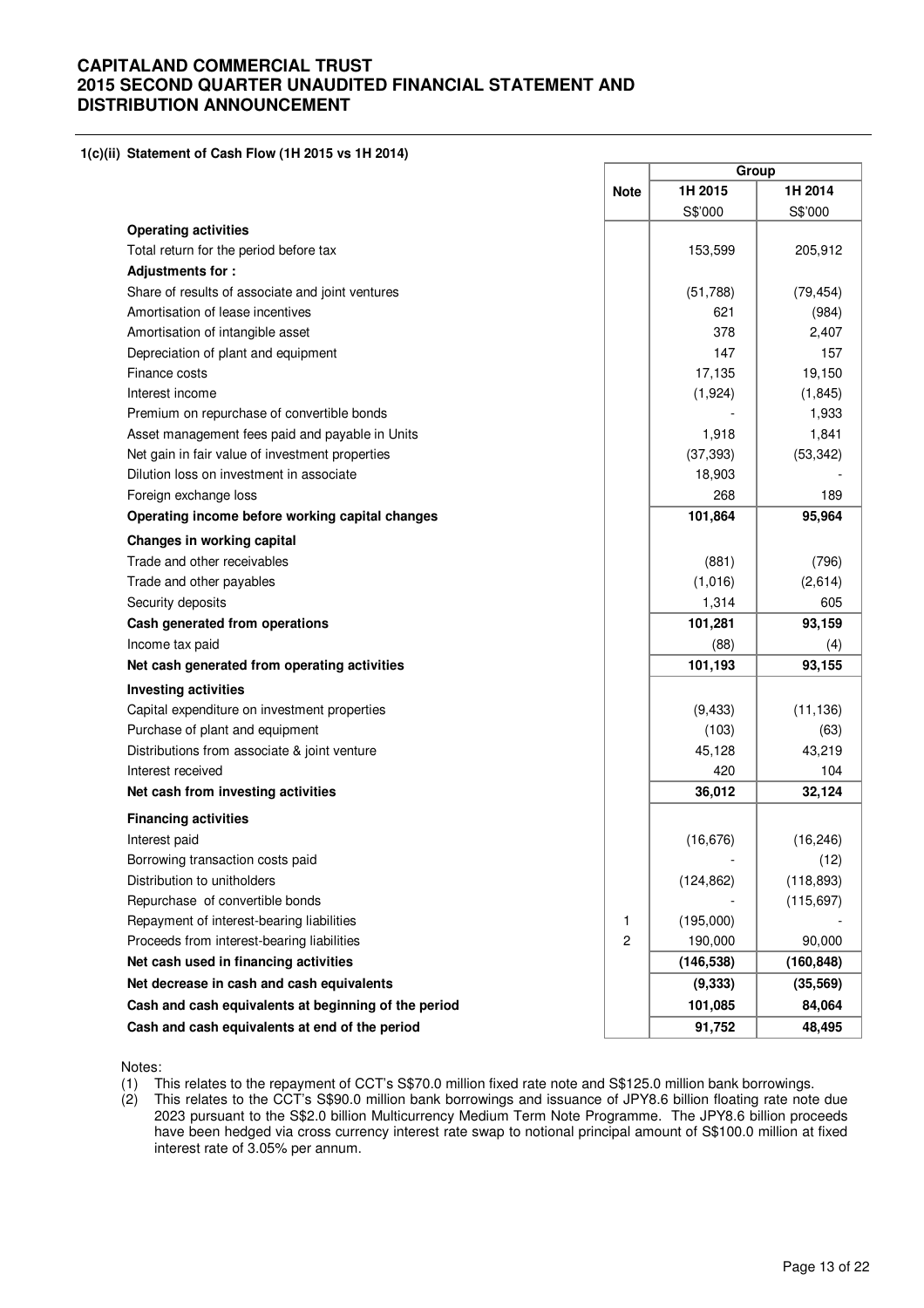### **1(d)(i) Statement of movement in unitholders' funds (2Q 2015 vs 2Q 2014)**

|                                                                     |                | Group     |           | <b>Trust</b> |           |  |
|---------------------------------------------------------------------|----------------|-----------|-----------|--------------|-----------|--|
|                                                                     | <b>Note</b>    | 2Q 2015   | 2Q 2014   | 2Q 2015      | 2Q 2014   |  |
|                                                                     |                | S\$'000   | S\$'000   | S\$'000      | S\$'000   |  |
| Net assets at beginning of period                                   |                | 5,086,630 | 4,852,275 | 4,641,447    | 4,523,999 |  |
| <b>Operations</b>                                                   |                |           |           |              |           |  |
| Total return for the period                                         |                | 114,222   | 150,050   | 99,726       | 109,773   |  |
| Unitholders' transactions                                           |                |           |           |              |           |  |
| Creation of units:                                                  |                |           |           |              |           |  |
| - Units issued in respect of RCS Trust's asset management fees      |                | 2,210     | 2,151     | 2,210        | 2,151     |  |
| - Asset management fee paid in Units                                |                | 950       | 911       | 950          | 911       |  |
| - Conversion of convertible bonds                                   |                |           | 65,931    |              | 65,931    |  |
| Net increase in net assets resulting from unitholders' transactions |                | 3,160     | 68,993    | 3,160        | 68,993    |  |
| <b>Movement in reserves</b>                                         |                |           |           |              |           |  |
| - Available-for-sale reserve                                        | 1              | (3,835)   |           | (3,835)      |           |  |
| - Capital reserves                                                  | $\overline{c}$ |           | (38,051)  |              | (38,051)  |  |
| - Foreign currency translation reserves                             |                |           | 781       |              |           |  |
| - Hedging reserves                                                  | 3              | (3,321)   | (402)     | (3,608)      | (465)     |  |
| Net decrease in net assets resulting from movement in reserves      |                | (7, 156)  | (37, 672) | (7, 443)     | (38, 516) |  |
| Net increase in net assets                                          |                | 110,226   | 181,371   | 95,443       | 140,250   |  |
| Net assets at end of period                                         |                | 5,196,856 | 5,033,646 | 4,736,890    | 4,664,249 |  |

Notes**:** 

- (1) This relates to marked to market movement of MQREIT which has been classified as an available-for-sale investment.
- (2) The movement in capital reserves for the Trust and the Group in 2Q 2014 relates to the option value of principal amount of S\$61.5 million that were converted into 51.6 million Units and also the variance between the consideration paid and its principal amount of S\$83.25 million CB 2015 that were repurchased.
- (3) The movement in hedging reserves for the Trust relates to the fair value changes of the cross currency and interest rate swaps and the revaluation of JPY notes. Included in movement for the Group was the Group's 40% share of MSO Trust's movement in hedging reserves.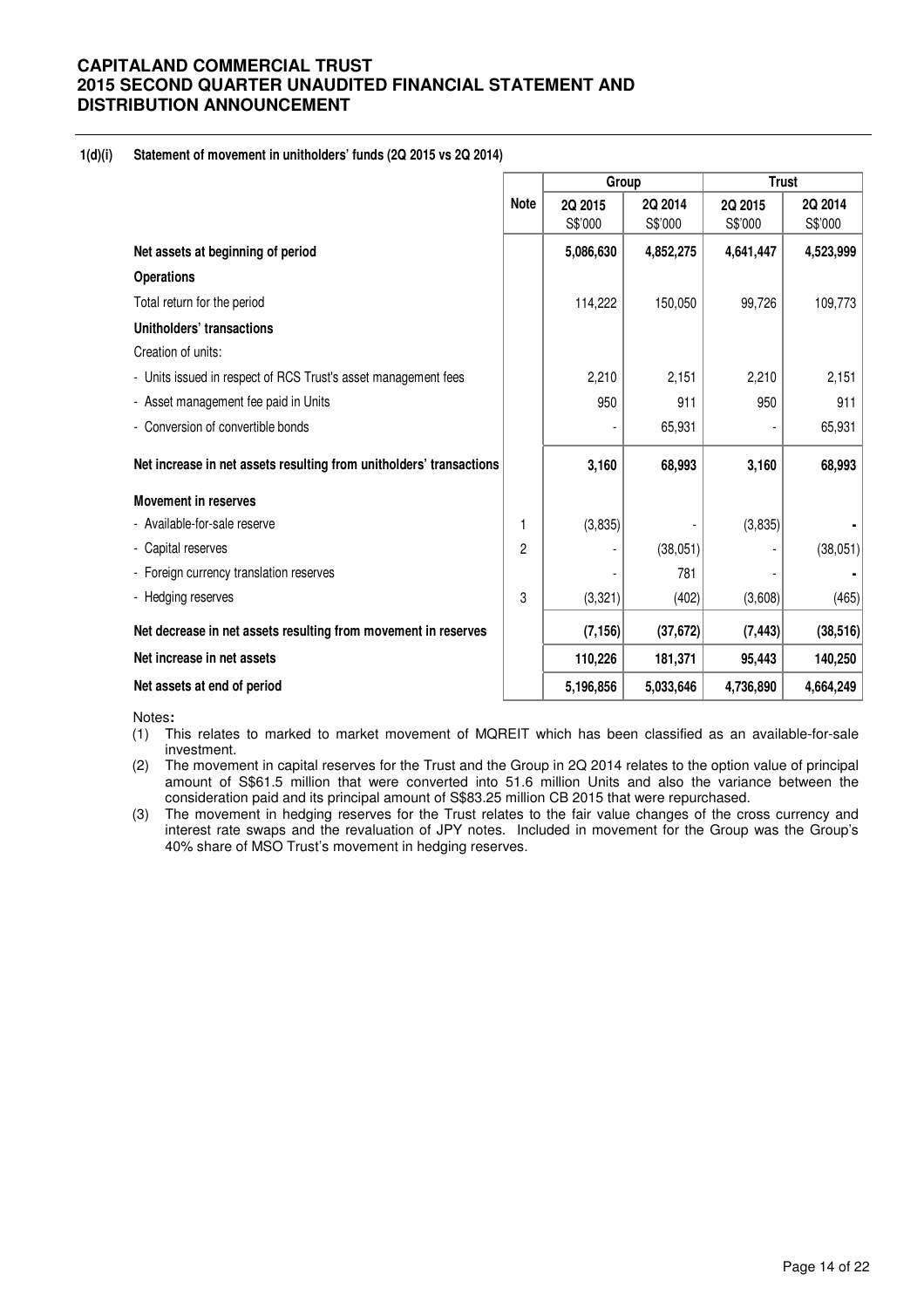### **1(d)(ii) Statement of changes in unitholders' funds (1H 2015 vs 1H 2014)**

|                                                                                |             | Group      |            | <b>Trust</b> |            |  |  |
|--------------------------------------------------------------------------------|-------------|------------|------------|--------------|------------|--|--|
|                                                                                | <b>Note</b> | 1H 2015    | 1H 2014    | 1H 2015      | 1H 2014    |  |  |
|                                                                                |             | S\$'000    | S\$'000    | S\$'000      | S\$'000    |  |  |
| Balance as at beginning of the period                                          |             | 5,153,488  | 4,912,713  | 4,690,828    | 4,582,357  |  |  |
| <b>Operations</b>                                                              |             |            |            |              |            |  |  |
| Net increase in net assets resulting from operations                           |             | 153,512    | 205,911    | 166,259      | 167,326    |  |  |
| Unitholders' transactions                                                      |             |            |            |              |            |  |  |
| Creation of new units:                                                         |             |            |            |              |            |  |  |
| - Units issued in respect of RCS Trust's asset management fees                 |             | 4,419      | 4,301      | 4,419        | 4,301      |  |  |
| - Asset management fee paid in Units                                           |             | 1,875      | 1,786      | 1,875        | 1,786      |  |  |
| - Conversion of convertible bonds                                              |             |            | 65,931     |              | 65,931     |  |  |
| Distributions to unitholders                                                   |             | (124, 862) | (118, 893) | (124, 862)   | (118, 893) |  |  |
| Net decrease in net assets resulting from unitholders'<br>transactions         |             | (118, 568) | (46, 875)  | (118, 568)   | (46, 875)  |  |  |
| <b>Movement in reserves</b>                                                    |             |            |            |              |            |  |  |
| - Available-for-sale reserve                                                   | 1           | (3,835)    |            | (3,835)      |            |  |  |
| - Capital reserves                                                             | 2           |            | (38,051)   |              | (38, 051)  |  |  |
| - Hedging reserves                                                             | 3           | 2,249      | (346)      | 2,206        | (508)      |  |  |
| - Foreign currency translation reserves                                        | 4           | 10,010     | 294        |              |            |  |  |
| Net increase / (decrease) in net assets resulting from movement<br>in reserves |             | 8,424      | (38, 103)  | (1,629)      | (38, 559)  |  |  |
| Total increase in net assets                                                   |             | 43,368     | 120,933    | 46,062       | 81,892     |  |  |
| Balance as at end of the period                                                |             | 5,196,856  | 5,033,646  | 4,736,890    | 4,664,249  |  |  |

Notes**:** 

- (1) This relates to marked to market movement of MQREIT which has been classified as an available-for-sale investment.
- (2) The movement in capital reserves for the Trust and the Group in 1H 2014 relates to the option value of principal amount of S\$61.5 million that were converted into 51.6 million Units and also the variance between the consideration paid and its principal amount of S\$83.25 million CB 2015 that were repurchased
- (3) The movement in hedging reserves for the Trust relates to the fair value changes of the cross currency and interest rate swaps and the revaluation of JPY notes. Included in movement for the Group was the Group's 40% share of MSO Trust's movement in hedging reserves.
- (4) For 1H 2015, the foreign currency translation reserves was in relation to MQREIT being reclassified from an investment as an associate to available-for-sale investment .

#### **Convertible Bonds**

CCT has the following Convertible Bonds outstanding as at 30 June 2015:

| <b>Principal Amount Outstanding</b> | <b>Maturity Date</b> | <b>Conversion Price</b><br>per Unit as at<br>30 June 2015 |
|-------------------------------------|----------------------|-----------------------------------------------------------|
| <b>ICB 2017</b>                     |                      |                                                           |
| S\$175.0 million 2.5 per cent.      | 12 September 2017    | 5409. ا                                                   |

Assuming all the CB 2017 are fully converted based on the conversion price, the number of new units to be issued would be 113,569,991, representing 3.9% of the total number of CCT units in issue as at 30 June 2015 (2,948,513,510 Units). In comparison, this was against 148,457,640 Units (outstanding principal amount of S\$45.5 million of CB 2015 at the conversion price of \$1.1926 per unit and outstanding principal amount of S\$175.0 million of CB 2017 at the conversion price of S\$1.5865 as at 30 June 2014), representing 5.1% of the total number of CCT units in issue as at 30 June 2014 (2,934,542,512 Units).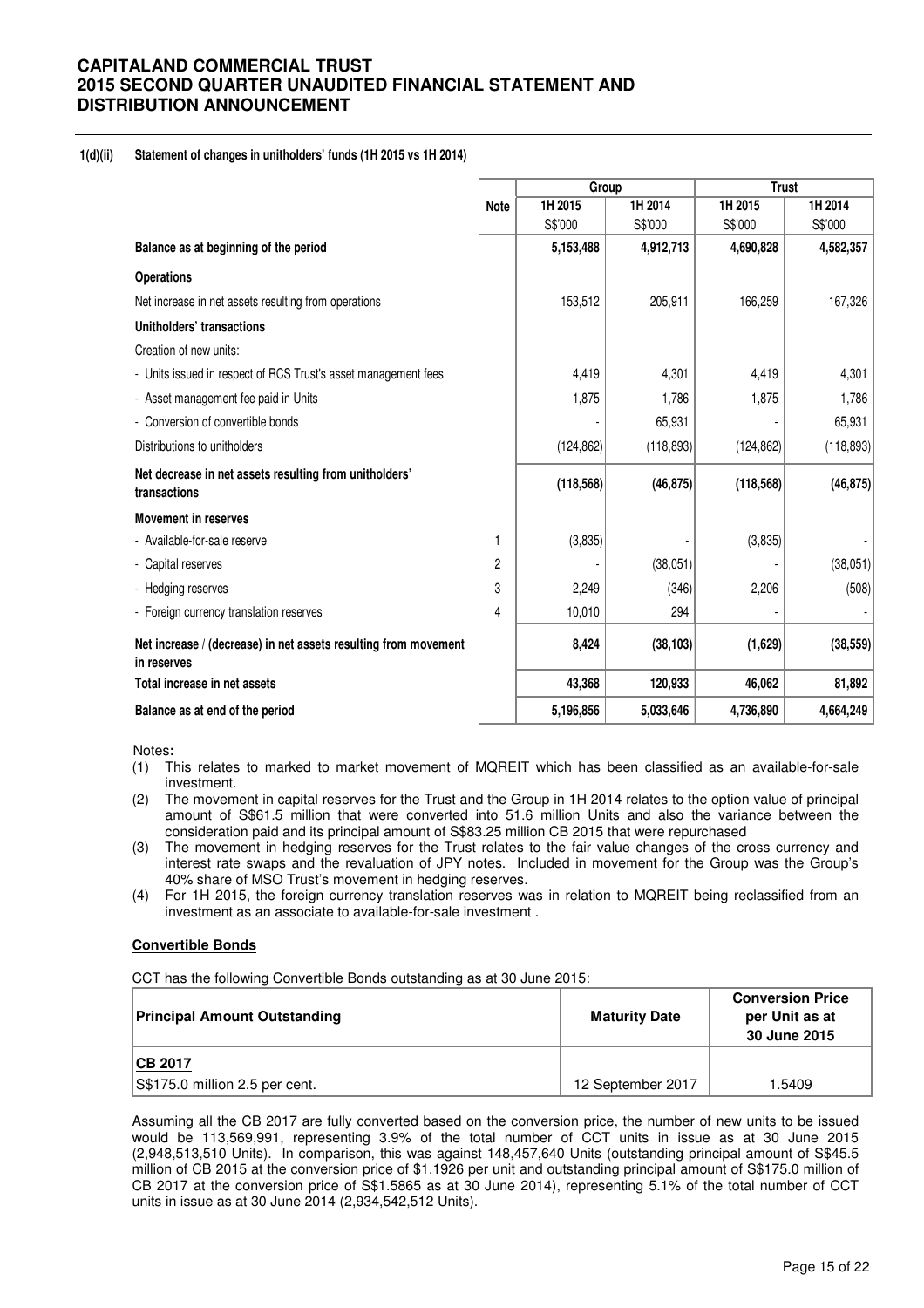### **1(e)(i) Details of any change in the units (2Q 2015 vs 2Q 2014)**

|                                                                                                  | <b>Group and Trust</b>  |                  |  |
|--------------------------------------------------------------------------------------------------|-------------------------|------------------|--|
|                                                                                                  | 2Q 2015<br><b>Units</b> | 2Q 2014<br>Units |  |
| Units in issue as at beginning of period                                                         | 2,946,694,080           | 2,880,900,252    |  |
| Issue of new Units:<br>- in settlement of the asset management fee in relation to RCS Trust      | 1,272,696               | 1,457,262        |  |
| - in settlement of the asset management fees in relation<br>to Wilkie Edge and One George Street | 546.734                 | 616,999          |  |
| - conversion of convertible bonds                                                                |                         | 51,567,999       |  |
| Units in issue as at end of period                                                               | 2,948,513,510           | 2,934,542,512    |  |

#### **1(e)(ii) Details of any change in the units (1H 2015 vs 1H 2014)**

|                                                                                                                                                     | <b>Group and Trust</b> |                  |
|-----------------------------------------------------------------------------------------------------------------------------------------------------|------------------------|------------------|
|                                                                                                                                                     | 1H 2015<br>Units       | 1H 2014<br>Units |
| Units in issue as at beginning of period                                                                                                            | 2,944,849,310          | 2,878,774,346    |
| Issue of new Units:<br>- in settlement of the asset management fee in relation<br>to CCT's 60% interest in Raffles City Singapore through RCS Trust | 2,572,514              | 2,968,194        |
| - in settlement of the asset management fees in relation<br>to Wilkie Edge and One George Street                                                    | 1,091,686              | 1.231.973        |
| - conversion of convertible bonds                                                                                                                   |                        | 51,567,999       |
| Units in issue as at end of period                                                                                                                  | 2,948,513,510          | 2,934,542,512    |

### **2 Whether the figures have been audited or reviewed, and in accordance with which auditing standard or practice**

The figures have not been audited nor reviewed by our auditors.

### **3 Where the figures have been audited or reviewed, the auditors' report (including any qualifications or emphasis of matter)**

Not applicable.

#### **4 Whether the same accounting policies and methods of computation as in the issuer's most recent audited annual financial statements have been applied**

The accounting policies and methods of computation applied in the financial statements for the current reporting period are consistent with the audited financial statements for the year ended 31 December 2014.

#### **5 If there are any changes in the accounting policies and methods of computation, including any required by an accounting standard, what has changed, as well as the reasons for, and the effect of, the change**

Nil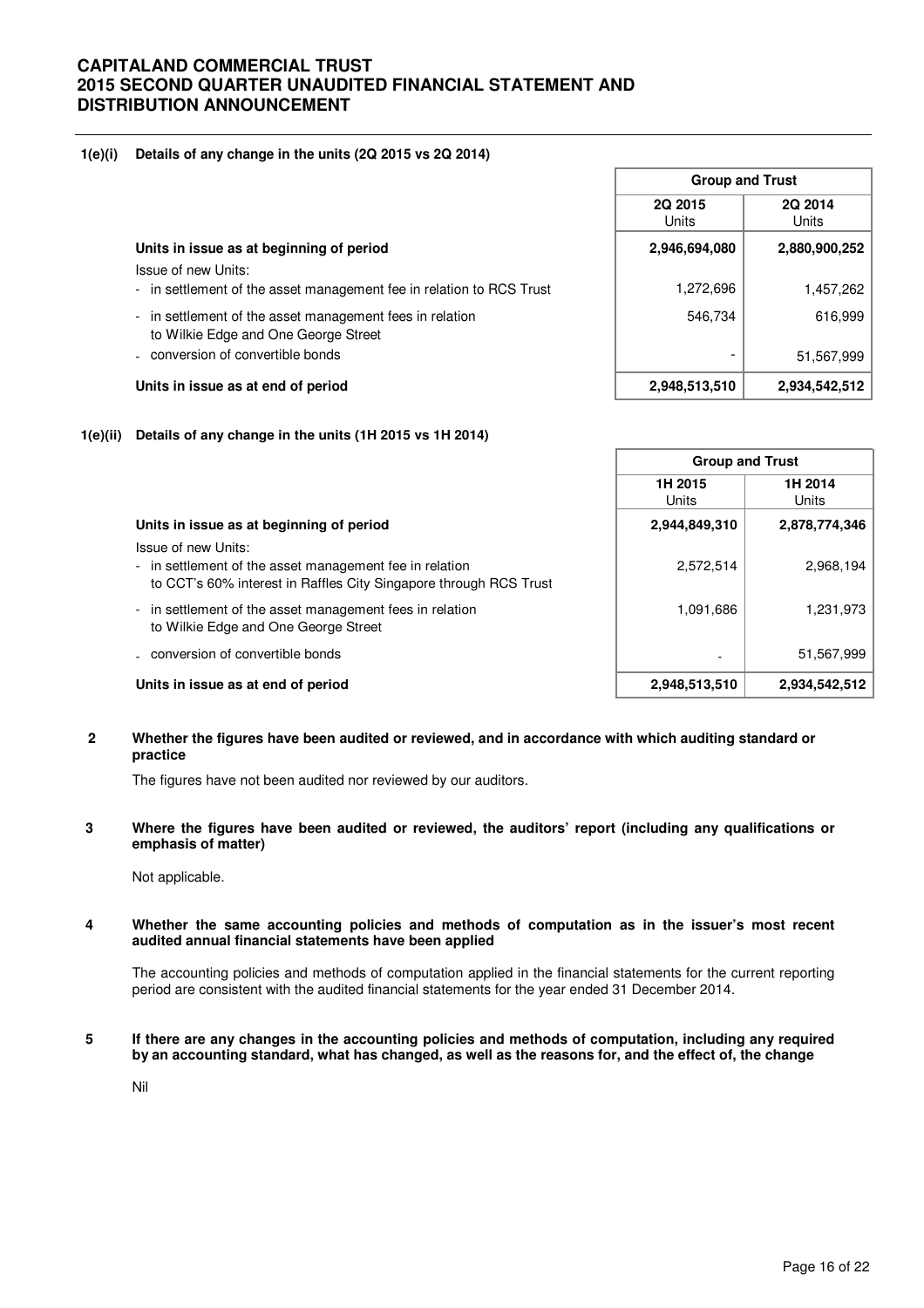### **6 Earnings per unit ("EPU") and distribution per unit ("DPU") for the financial period**

### **EPU (2Q 2015 vs 2Q 2014)**

|                                                                 |             | Group         |               | <b>Trust</b>  |               |
|-----------------------------------------------------------------|-------------|---------------|---------------|---------------|---------------|
|                                                                 | <b>Note</b> | 2Q 2015       | 2Q 2014       | 2Q 2015       | 2Q 2014       |
| <b>Basic EPU</b>                                                |             |               |               |               |               |
| Weighted average number of Units in issue                       |             | 2,947,933,692 | 2,893,901,713 | 2,947,933,692 | 2,893,901,713 |
| Based on weighted average number of Units<br>in issue           |             | 3.87c         | 5.19c         | 3.38c         | 3.79c         |
| <b>Diluted EPU</b>                                              |             |               |               |               |               |
| Weighted average number of Units in issue<br>(diluted)          |             | 3.061.503.683 | 3,144,947,106 | 3.061.503.683 | 3,144,947,106 |
| Based on weighted average number of Units<br>in issue (diluted) | 2           | 3.78c         | 4.89c         | 3.31c         | 3.61c         |

### **EPU (1H 2015 vs 1H 2014)**

|                                                                              |                | Group         |               | <b>Trust</b>  |               |
|------------------------------------------------------------------------------|----------------|---------------|---------------|---------------|---------------|
|                                                                              | <b>Note</b>    | 1H 2015       | 1H 2014       | 1H 2015       | 1H 2014       |
| <b>Basic EPU</b>                                                             |                |               |               |               |               |
| Weighted average number of Units in issue                                    |                | 2,946,980,971 | 2,887,037,557 | 2,946,980,971 | 2,887,037,557 |
| Based on weighted average number of Units<br>in issue                        |                | 5.21c         | 7.13c         | 5.64c         | 5.80c         |
| <b>Diluted EPU</b><br>Weighted average number of Units in issue<br>(diluted) |                | 3,057,286,675 | 3,147,423,914 | 3,057,286,675 | 3,147,423,914 |
| Based on weighted average number of Units<br>in issue (diluted)              | $\overline{c}$ | 5.13c         | 6.79c         | 5.54c         | 5.56c         |

Notes:

- (1) In computing the basic EPU, total return for the period after tax and the weighted average number of Units outstanding during the period were used.
- (2) In computing the diluted EPU, the total return for the period after tax and the weighted average number of Units outstanding during the period were adjusted for the effects of all dilutive potential Units arising from the assumed conversion of the outstanding convertible bonds to Units.

### **Distribution per unit ("DPU")**

In computing 2Q 2015 and 1H 2015 DPU, the number of Units as at 30 June 2015 was used for the computation.

|                          | 2Q 2015           | 2Q 2014           | 1H 2015       | 1H 2014           |
|--------------------------|-------------------|-------------------|---------------|-------------------|
| Number of Units in issue | 2,948,513,510     | 2,934,542,512     | 2,948,513,510 | 2,934,542,512     |
| DPU for period           | 2.19 <sub>c</sub> | 2.18 <sub>c</sub> | 4.31c         | 4.22 <sub>0</sub> |

Notes:

(1) The estimated DPU for 2Q 2015 and 1H 2015 were computed on the basis that none of the CB 2017 is converted into Units. Accordingly, the actual quantum of DPU may differ if the CB 2017 is converted into Units on or before book closure dates.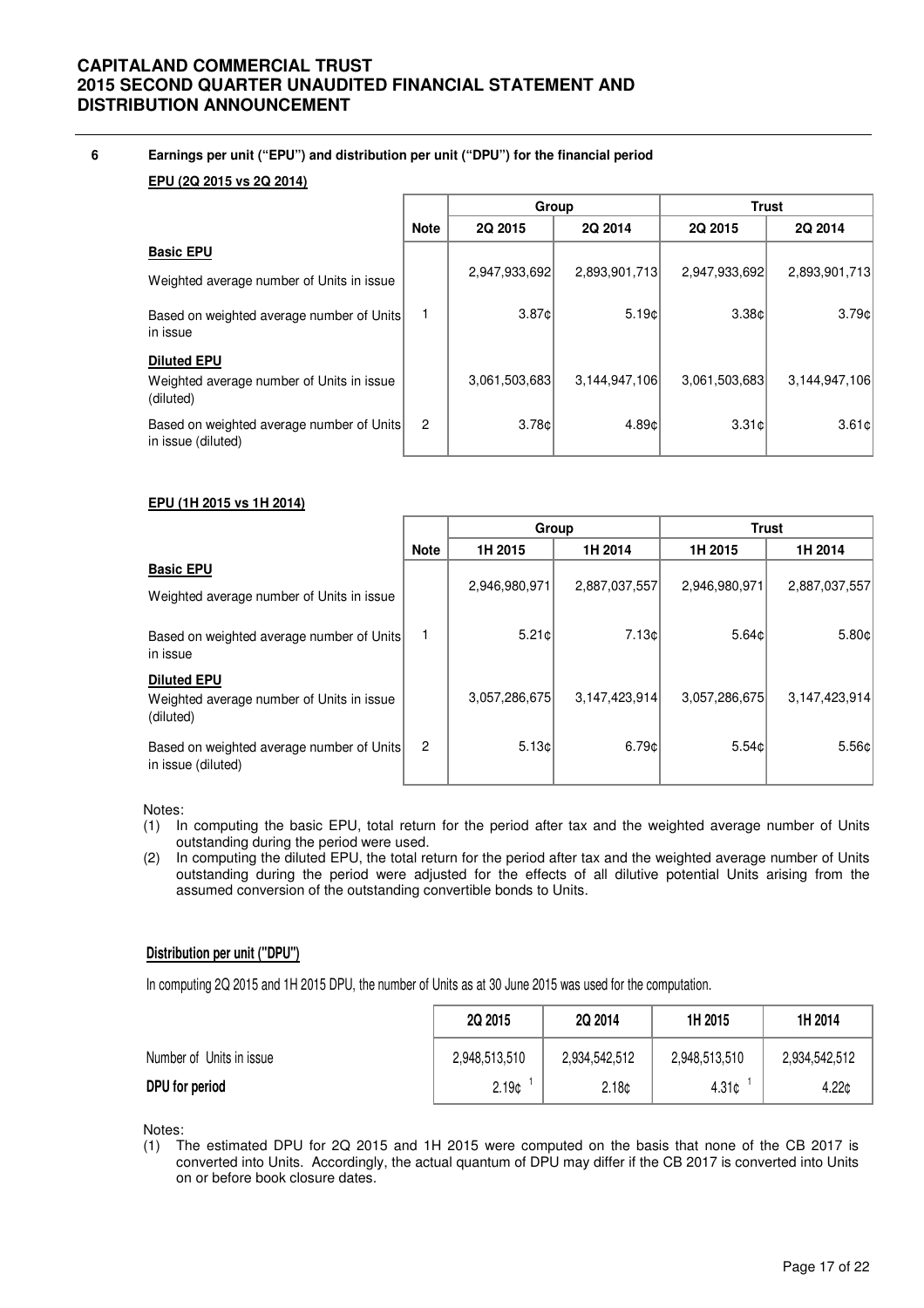#### **7 Net asset value ("NAV") per Unit based on Units in issue at the end of the period**

|                                                                              |             | Group         |               | Trust         |               |
|------------------------------------------------------------------------------|-------------|---------------|---------------|---------------|---------------|
|                                                                              | <b>Note</b> | 30 June 2015  | 31 Dec 2014   |               | 31 Dec 2014   |
| Number of Units in issue at end of the period                                |             | 2,948,513,510 | 2,944,849,310 | 2,948,513,510 | 2,944,849,310 |
| NAV (S\$'000)                                                                |             | 5,196,856     | 5,153,488     | 4,736,890     | 4,690,828     |
| NAV per Unit                                                                 |             | \$1.76        | \$1.75        | \$1.61        | \$1.59        |
| Adjusted NAV per Unit (excluding the distributable<br>income to unitholders) |             | \$1.72        | \$1.71        | \$1.56        | \$1.55        |

Note:

(1) NAV per Unit was computed based on net asset value over the number of Units in issue as at end of the period.

### **8 Review of the performance**

|                                                                   | Group             |                   |           |           |           |           |
|-------------------------------------------------------------------|-------------------|-------------------|-----------|-----------|-----------|-----------|
| <b>Statement of Total Return</b>                                  | 2Q 2015           | 2Q 2014           | Change    | 1H 2015   | 1H 2014   | Change    |
|                                                                   | S\$'000           | S\$'000           | $\%$      | S\$'000   | S\$'000   | $\%$      |
| Gross revenue                                                     | 69,113            | 65,826            | 5.0       | 137,275   | 129,827   | 5.7       |
| Property operating expenses                                       | (15, 254)         | (13, 829)         | 10.3      | (29, 448) | (27, 127) | 8.6       |
| Net property income                                               | 53,859            | 51,997            | 3.6       | 107,827   | 102,700   | 5.0       |
| Interest income                                                   | 926               | 916               | 1.1       | 1,924     | 1,845     | 4.3       |
| Amortisation of intangible asset                                  | (206)             | (1, 219)          | (83.1)    | (378)     | (2,407)   | (84.3)    |
| Asset management fees:                                            |                   |                   |           |           |           |           |
| - Base fees                                                       | (1,262)           | (1, 217)          | 3.7       | (2, 493)  | (2,406)   | 3.6       |
| - Performance fees                                                | (2,315)           | (2, 127)          | 8.8       | (4, 772)  | (4,266)   | 11.9      |
| Trust expenses                                                    | (647)             | (508)             | 27.4      | (1,652)   | (1,267)   | 30.4      |
| Finance costs                                                     | (8,625)           | (9, 450)          | (8.7)     | (17, 135) | (19, 150) | (10.5)    |
| Net income before share of profit of associate and joint ventures | 41,730            | 38,392            | 8.7       | 83,321    | 75,049    | 11.0      |
| Share of profit (net of tax) of:                                  |                   |                   |           |           |           |           |
| - Associate                                                       |                   | 953               | <b>NM</b> | 1,820     | 2,005     | (9.2)     |
| - Joint ventures                                                  | 35,100            | 59,297            | (40.8)    | 49,968    | 77,449    | (35.5)    |
| Net income                                                        | 76,830            | 98,642            | (22.1)    | 135,109   | 154,503   | (12.6)    |
| Dilution loss on investment in associate                          |                   |                   |           | (18,903)  |           | <b>NM</b> |
| Premium on repurchase of convertible bonds                        |                   | (1,933)           | <b>NM</b> |           | (1,933)   | <b>NM</b> |
| Net gain in fair value of investment properties                   | 37,393            | 53,342            | (29.9)    | 37,393    | 53,342    | (29.9)    |
| Total return for the period before tax                            | 114,223           | 150,051           | (23.9)    | 153,599   | 205,912   | (25.4)    |
| Tax expense                                                       | (1)               | (1)               |           | (87)      | (1)       | ΝM        |
| Total return for the period after tax                             | 114,222           | 150,050           | (23.9)    | 153,512   | 205,911   | (25.4)    |
| <b>Distribution Statement</b>                                     |                   |                   |           |           |           |           |
| Net income before share of profit of associate and joint ventures | 41,730            | 38,392            | 8.7       | 83,321    | 75,049    | 11.0      |
| Net tax and other adjustments                                     | 1,381             | 2,614             | (47.2)    | 1,760     | 5,737     | (69.3)    |
| Tax-exempt income distribution                                    |                   | 2,350             | <b>NM</b> |           | 2,350     | <b>NM</b> |
| Distribution from joint venture                                   | 21,314            | 20,744            | 2.7       | 42,097    | 40,893    | 2.9       |
| Distributable income to unitholders                               | 64,425            | 64,100            | 0.5       | 127,178   | 124,029   | 2.5       |
| DPU for the period                                                | 2.19 <sub>0</sub> | 2.18 <sub>0</sub> | 0.5       | 4.31c     | 4.22¢     | 2.1       |
| Annualised                                                        | 8.78¢             | 8.74c             | 0.5       | 8.69c     | 8.51c     | 2.1       |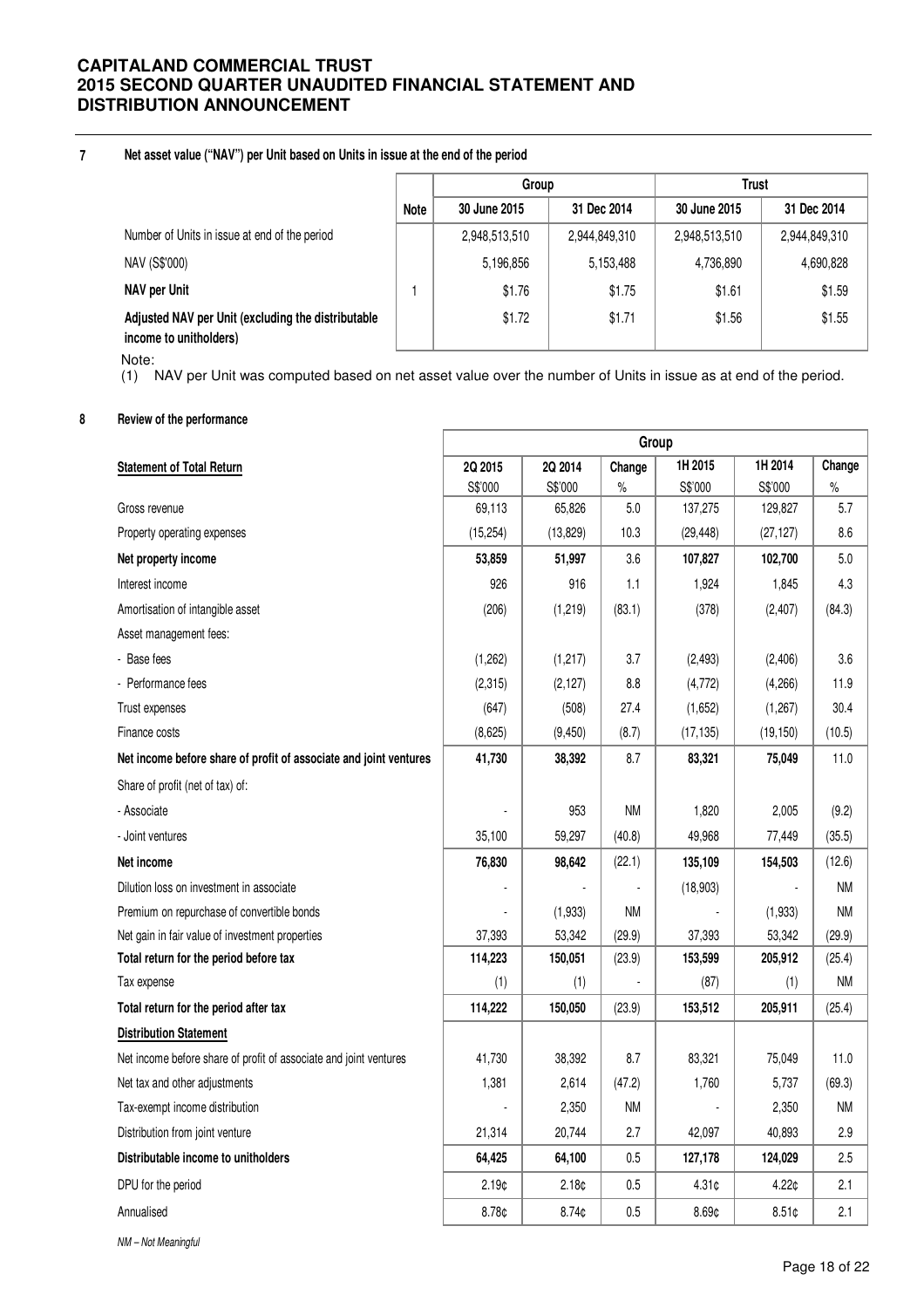#### **Review of CCT Group's performance 2Q 2015 vs 2Q 2014**

- a) Gross revenue of S\$69.1 million in 2Q 2015 was higher than 2Q 2014 by S\$3.3 million or 5.0%. The increase in revenue was due to positive rent reversions and/or higher occupancies of CCT properties.
- b) Property operating expenses for 2Q 2015 of S\$15.3 million increased compared with 2Q 2014 by S\$1.4 million or 10.3% due mainly to higher property tax and ad hoc maintenance expenses. However, lower utility expense partially offset the increase.
- c) Amortisation expense relates to the amortisation of intangible asset (refer to note 5 of  $1(b)(i)$ ). The amount for 2Q 2015 of S\$0.2 million was lower than that of 2Q 2014 due to lower yield stabilization required. Amortisation expense does not affect distributable income.
- d) Trust expenses in 2Q 2015 of S\$0.6 million were higher than 2Q 2014 by S\$0.1 million or 27.4% due mainly to higher unitholders expenses and higher professional fees incurred.
- e) Finance costs of S\$8.6 million for 2Q 2015 were S\$0.8 million or 8.7% lower compared with 2Q 2014, due mainly to lower amortisation and transaction costs.
- f) Share of profit of joint ventures relates to 60% share of results of RCS Trust and 40% share of results of MSO Trust. The drop was mainly due to a lower gain in the property values of Raffles City. The operational expenses and finance costs of MSO Trust, previously capitalised prior to CapitaGreen's TOP on 18 December 2014, had also contributed to the decrease in share of profit of joint ventures.
- g) Net gain in fair value of investment properties relates to the increase in property values as at 30 June 2015 based on independent valuations over its carrying values.
- h) The distributable income to unitholders in 2Q 2015 of S\$64.4 million was 0.5% higher than 2Q 2014 of S\$64.1 million mainly due to higher net property income from CCT Group and higher distributable income from RCS Trust, offset by higher interest expense. This is despite no distribution of tax-exempt income in 2Q 2015, in contrast to a distribution of tax-exempt income of S\$2.4 million in 2Q 2014.

#### **Review of CCT Group's performance 1H 2015 vs 1H 2014**

- i) Gross revenue of S\$137.3 million in 1H 2015 was higher than that in 1H 2014 by S\$7.4 million or 5.7%. The increase in revenue was due to positive rent reversions and/or occupancies of CCT properties.
- j) Property operating expenses for 1H 2015 of S\$29.4 million were S\$2.3 million or 8.6% higher than 1H 2014 due mainly to higher property tax and ad hoc maintenance expenses. However, lower utility expense partially offset the increase.
- k) Amortisation expense relates to the amortisation of intangible asset (refer to note 5 of 1(b)(i)). The amount for 1H 2015 of S\$0.4 million was lower than that of 1H 2014 due to lower yield stabilization required. Amortisation expense does not affect distributable income.
- l) Trust expenses in 1H 2015 of S\$1.7 million were higher than 1H 2014 by S\$0.4 million or 30.4% due mainly to higher unitholders expenses and higher professional fees incurred.
- m) Finance costs of S\$17.1 million for 1H 2015 were S\$2.0 million or 10.5% lower compared with 1H 2014, due mainly to lower amortisation and transaction costs.
- n) Share of profit of joint ventures relates to 60% share of results of RCS Trust and 40% share of results of MSO Trust. The drop was mainly due to a lower gain in the property values of Raffles City. The operational expenses and finance costs of MSO Trust, previously capitalised prior to CapitaGreen's TOP on 18 December 2014, had also contributed to the decrease in share of profit of joint ventures.
- o) Dilution loss on investment in associate of S\$18.9 million relates to the loss recognised when CCT Group's investment in MQREIT was reclassified from investment in associate to an available-for-sale investment, which was marked-to-market. This loss does not have any impact on CCT Group's distributable income.
- p) Net gain in fair value of investment properties relates to the increase in property values as at 30 June 2015 based on independent valuations over its carrying values.
- q) The distributable income to unitholders in 1H 2015 of S\$127.2 million was 2.5% higher than 1H 2014 of S\$124.0 million mainly due to higher net property income from CCT Group and higher distributable income from RCS Trust, albeit offset by higher interest expense. This is despite no distribution of tax-exempt income in 1H 2015, in contrast to a distribution of tax-exempt income of S\$2.4 million in 1H 2014.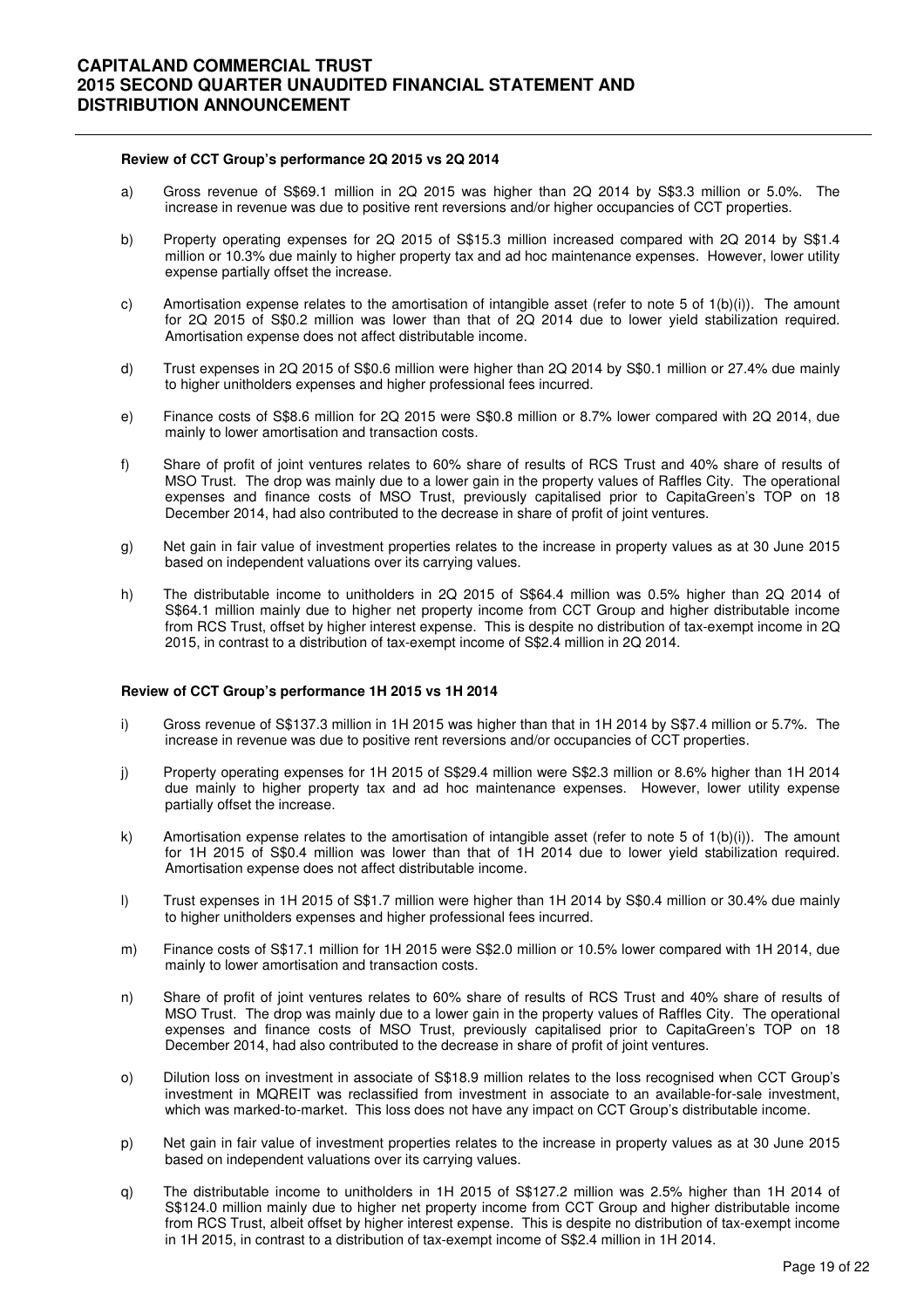### **9 Variance from Previous Forecast / Prospect Statement**

CCT has not disclosed any forecast to the market.

#### **10 Commentary on the competitive conditions of the industry in which the group operates and any known factors or events that may affect the group in the next reporting period and the next 12 months**

Based on advance estimates by the Ministry of Trade and Industry Singapore, the Singapore economy grew by 1.7 per cent on a year-on-year basis in the second quarter of 2015, lower than the 2.8 per cent growth in the previous quarter. On a quarter-on-quarter seasonally-adjusted annualised basis, the economy contracted by 4.6%, a reversal from the 4.2% expansion in the preceding quarter. However, at the Monetary Authority of Singapore ("MAS") Annual report 2014/15 media conference on 21 July 2015, the Managing Director of MAS mentioned that although the economic growth was weaker than expected, it is not expected to deteriorate further and they did not foresee any worsening of GDP in 2H 2015. The forecast 2015 GDP is expected to be 2-4%.

 CCT's portfolio continued to enjoy positive rent reversions and improved occupancies for most of its buildings. Its newly completed grade A office building, CapitaGreen, continued its positive leasing momentum in 2Q 2015. As at 30 June 2015, CapitaGreen has secured leases for 80.4% of its net lettable area. CapitaGreen's committed tenants are predominantly from the Insurance, Banking and Financial Services sectors. CapitaGreen's contribution to CCT's distributable income is expected to commence in 2016.

 CCT's portfolio committed occupancy including CapitaGreen was 98.0% which was above the market occupancy rate of 96.2%<sup>(1)</sup> as at 30 June 2015. The lease of a major tenant at Capital Tower expired at end of 2Q 2015, and the Manager is exploring new, flexible alternatives of office space utilization to generate new demand for this vacated space.

 The Trust's monthly average office portfolio gross rent grew 1.1% over the quarter from S\$8.78 per square foot as at end March 2015 to S\$8.88 per square foot as at end June 2015. Positive rent reversions and higher occupancies resulted in higher gross revenue in 2Q 2015 versus 2Q 2014, which also led to higher net property income. More distributable income from RCS Trust further contributed to the increase in distributable income for CCT Group.

 With effect from 1 July 2015, Twenty Anson is owned directly by CCT, following the completion of the transfer of Twenty Anson to CCT from wholly-owned subsidiary, FirstOffice Pte Ltd ("FOPL"). When CCT acquired FOPL in March 2012, a yield stabilization sum ("YSS") of S\$17.1 million was provided to achieve a stabilized net property yield of up to 5.5% per annum for Twenty Anson. So far, the YSS has been supporting a stabilized net property yield of 4.0% per annum for Twenty Anson. The balance of this YSS was S\$4.4 million as at 30 June 2015 and was transferred to CCT on 1 July 2015 to continue to be used to stabilize the net property yield of Twenty Anson. As the Deed of Yield Stabilization expires on 21 September 2015, Management will explore options to utilize the remaining YSS post expiry.

 MSO Trust (which owns CapitaGreen) is in advance negotiations with the banks on the refinancing of bank borrowings by MSO Trust. The refinancing is expected to be completed before end of 2015.

#### **Outlook**

CCT retained S\$2.4 milllion of tax-exempt income of MQREIT in 1H 2015 and hence the amount of retained taxexempt income of MQREIT as at 30 June 2015 was S\$12.9 million. The Manager will evaluate various options for the utilization of this amount, including future distributions to unitholders.

CCT has delivered a stable set of results in the first half of 2015. This reflects the resilience of CCT's portfolio. The Singapore office market will be faced with an above-normal volume of new supply between the second half of 2016 and first half of 2017. In anticipation of challenging market conditions, the Manager has been repositioning and improving CCT's assets, as well as stepping up tenant engagement in order to sustain its high occupancies. Additionally, the Manager is actively monitoring trends and developments in office space usage and exploring flexible alternatives to generate new office space demand.

Note:

(1) Source: CBRE Pte. Ltd.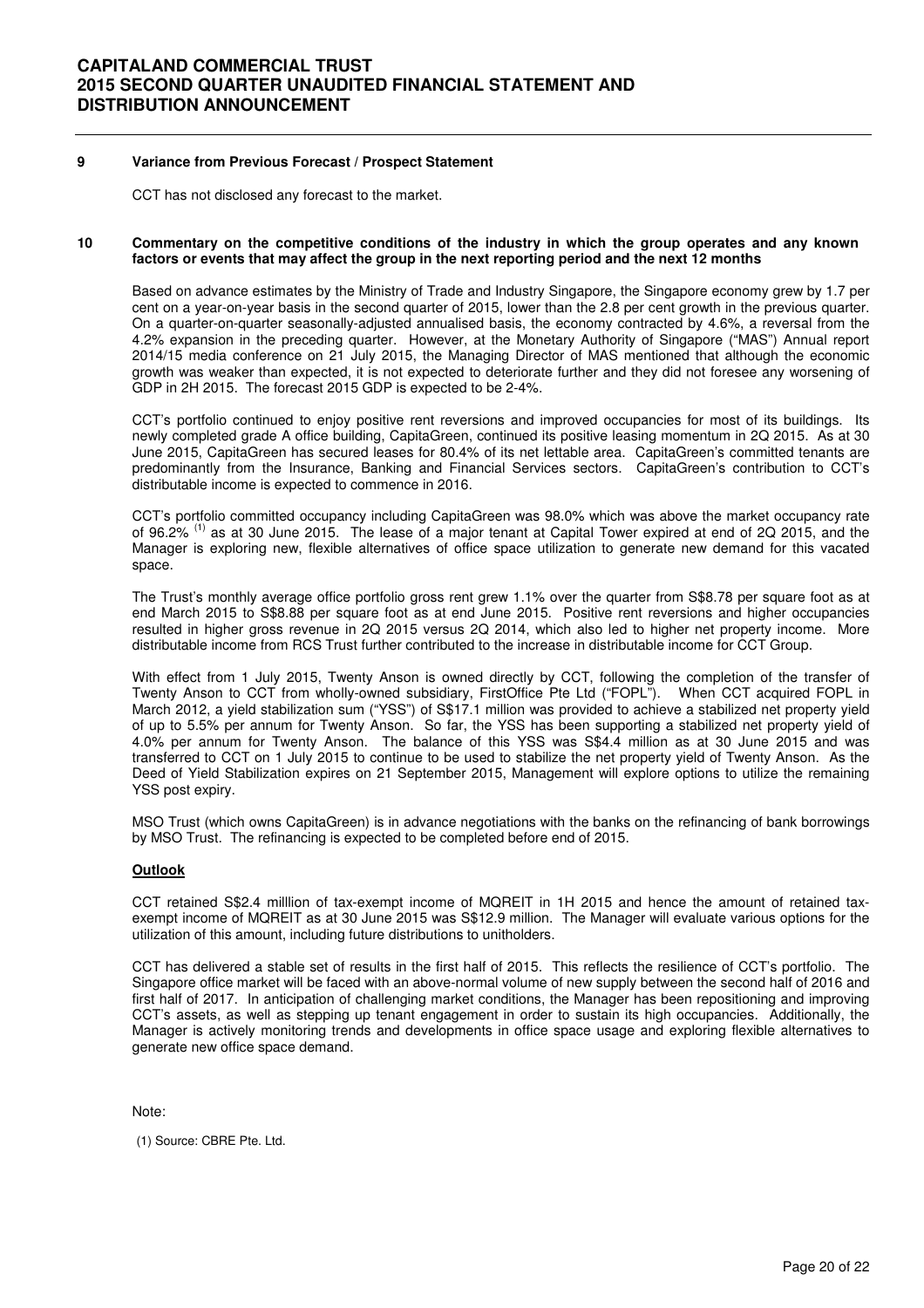### **11 Distributions**

### **11(a) Current financial period**

| Any distributions declared for the current financial period? |                                                                                                                                                                                                                                                                                                                                                                                                   | Yes. |
|--------------------------------------------------------------|---------------------------------------------------------------------------------------------------------------------------------------------------------------------------------------------------------------------------------------------------------------------------------------------------------------------------------------------------------------------------------------------------|------|
| Name of distribution                                         | Distribution for the period from 1 January 2015 to 30 June 2015                                                                                                                                                                                                                                                                                                                                   |      |
| Distribution type                                            | Taxable income                                                                                                                                                                                                                                                                                                                                                                                    |      |
| Estimated Distribution rate (1)                              | Taxable income distribution :- 4.31 cents per unit                                                                                                                                                                                                                                                                                                                                                |      |
| Par value of units                                           | Not meaningful                                                                                                                                                                                                                                                                                                                                                                                    |      |
| Tax rate                                                     | Taxable income distribution<br>Qualifying investors and individuals (other than those who hold their units through a<br>partnership) will generally receive pre-tax distributions. These distributions are<br>exempt from tax in the hands of individuals unless such distributions are derived<br>through a Singapore partnership or from the carrying on of a trade, business or<br>profession. |      |
|                                                              | Qualifying foreign non-individual investors will receive their distributions after<br>deduction of tax at the rate of 10%.                                                                                                                                                                                                                                                                        |      |
|                                                              | All other investors will receive their distributions after deduction of tax at the rate of<br>$17%$ .                                                                                                                                                                                                                                                                                             |      |
| Books closure date:                                          | Monday, 3 August 2015                                                                                                                                                                                                                                                                                                                                                                             |      |
| Date payable                                                 | Thursday, 27 August 2015                                                                                                                                                                                                                                                                                                                                                                          |      |

Note:

(1) The above estimated DPU for were computed on the basis that none of the outstanding CB 2017 is converted into Units. Accordingly, the actual quantum of DPU may differ if any of the outstanding CB 2017 is converted into Units on or before books closure date.

# **11(b) Corresponding period of the preceding financial period**

Any distributions declared for the current financial period? Yes.

| Name of distribution                 |            | Distribution for the period from 1 January 2014 to 30 June 2014                                                                                                                                                                                                                                                                                                                                                                                                                   |
|--------------------------------------|------------|-----------------------------------------------------------------------------------------------------------------------------------------------------------------------------------------------------------------------------------------------------------------------------------------------------------------------------------------------------------------------------------------------------------------------------------------------------------------------------------|
| Distribution type                    | i)<br>ii)  | Taxable income<br>Tax-exempt income                                                                                                                                                                                                                                                                                                                                                                                                                                               |
| <b>Estimated Distribution rate</b>   | i)<br>iii) | Taxable income distribution :- 4.14 cents per unit<br>Tax-exempt income distribution :- 0.08 cents per unit                                                                                                                                                                                                                                                                                                                                                                       |
| Par value of units                   |            | Not meaningful                                                                                                                                                                                                                                                                                                                                                                                                                                                                    |
| Tax rate                             |            | Taxable income distribution<br>Qualifying investors and individuals (other than those who hold their units<br>through a partnership) will generally receive pre-tax distributions. These<br>distributions are exempt from tax in the hands of individuals unless such<br>distributions are derived through a Singapore partnership or from the<br>carrying on of a trade, business or profession.<br>Qualifying foreign non-individual investors will receive their distributions |
|                                      |            | after deduction of tax at the rate of 10%.                                                                                                                                                                                                                                                                                                                                                                                                                                        |
|                                      |            | All other investors will receive their distributions after deduction of tax at<br>the rate of 17%.                                                                                                                                                                                                                                                                                                                                                                                |
|                                      |            | Tax-exempt income distribution<br>Tax-exempt income distribution is exempt from tax in the hands of all<br>unitholders. Tax-exempt income relates to the net income from the income<br>distribution received from MOREIT.                                                                                                                                                                                                                                                         |
| Books closure date:<br>Date payable: |            | Tuesday, 29 July 2014<br>Tuesday, 26 August 2014                                                                                                                                                                                                                                                                                                                                                                                                                                  |